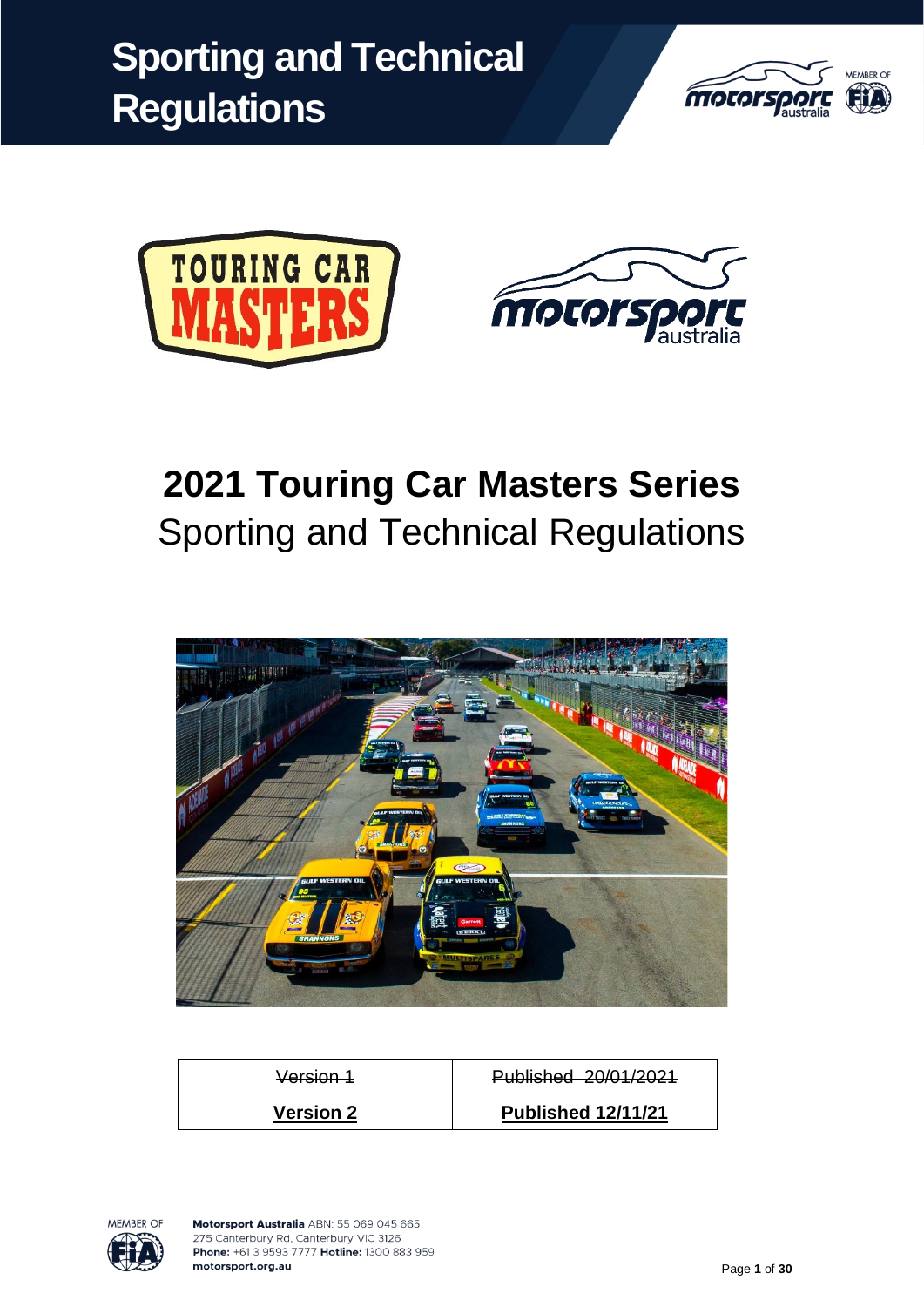

## 2021 Touring Car Masters Series **Sporting & Technical Regulations**

A capitalised and italicised word in this document is defined in the NCR or the Technical Appendix, Definitions - Technical. Any HEADING is for reference only and has no regulatory effect.

| S <sub>1</sub> |        |  |
|----------------|--------|--|
|                | S1.1   |  |
|                | S1.2   |  |
| S <sub>2</sub> |        |  |
|                | S2.1   |  |
| S3             |        |  |
| S4             |        |  |
|                | S4.1   |  |
|                | S4.2   |  |
| S5             |        |  |
|                | S5.1   |  |
|                | S5.2   |  |
|                | S5.3   |  |
|                | S5.4   |  |
| S <sub>6</sub> |        |  |
| S7             |        |  |
| S8             |        |  |
|                | S8.1   |  |
|                | S8.2   |  |
| S9             |        |  |
| <b>S10</b>     |        |  |
| <b>S11</b>     |        |  |
|                | S11.1  |  |
|                | S11.2  |  |
| <b>S12</b>     |        |  |
|                | S12.1  |  |
|                | S12.2  |  |
|                | S12.3  |  |
|                | S12.4  |  |
|                | S12.5  |  |
|                | S12.6  |  |
|                | S12.7  |  |
|                | S12.8  |  |
|                | S12.9  |  |
|                | S12.10 |  |
| <b>S13</b>     |        |  |
| <b>S14</b>     |        |  |
|                |        |  |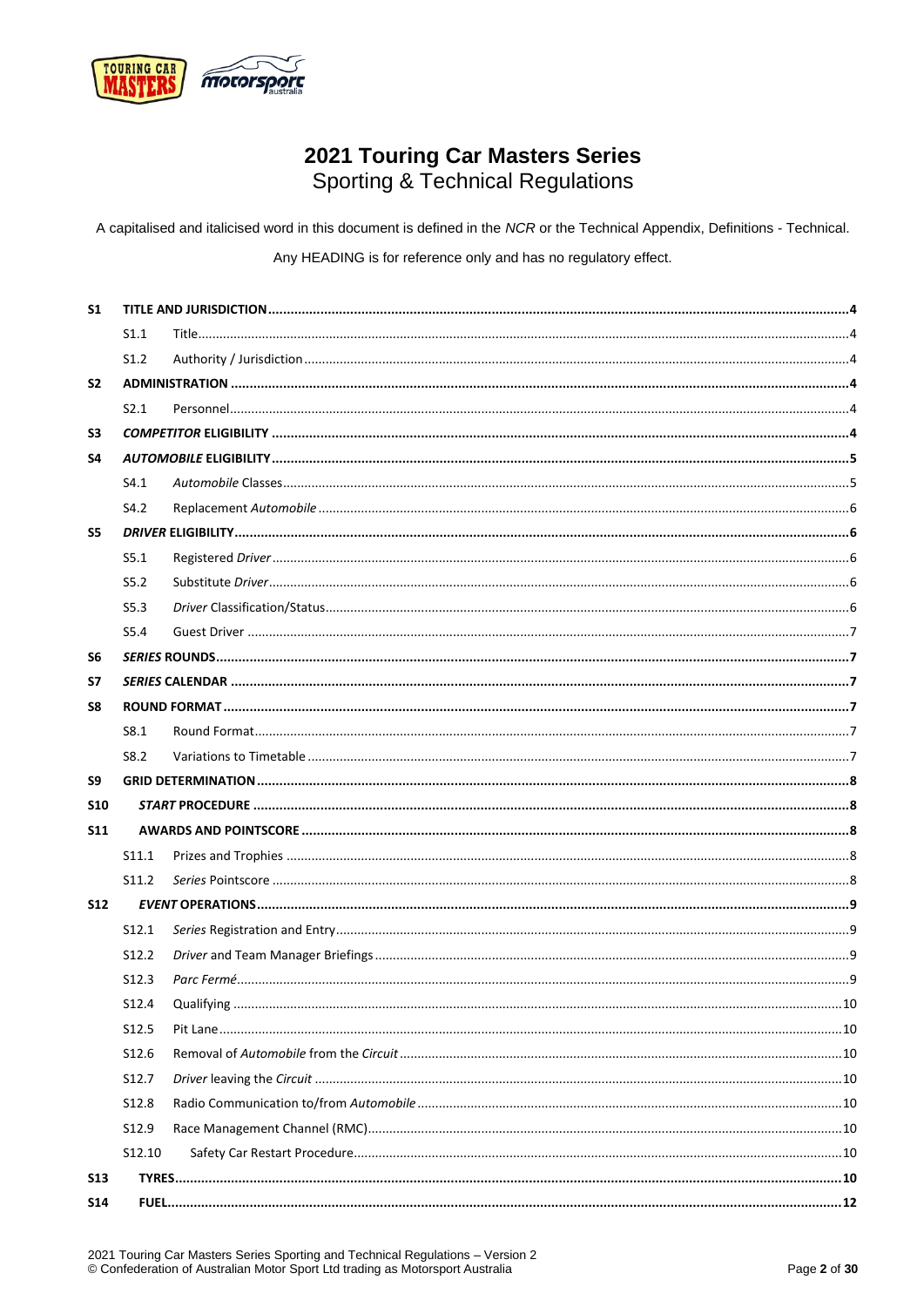

| <b>S15</b> |                   |  |  |  |  |
|------------|-------------------|--|--|--|--|
|            | S <sub>15.1</sub> |  |  |  |  |
|            | S <sub>15.2</sub> |  |  |  |  |
|            | S <sub>15.3</sub> |  |  |  |  |
| <b>S16</b> |                   |  |  |  |  |
|            | S16.1             |  |  |  |  |
|            | S <sub>16.2</sub> |  |  |  |  |
| <b>S17</b> |                   |  |  |  |  |
| <b>S18</b> |                   |  |  |  |  |
| <b>S19</b> |                   |  |  |  |  |
| <b>S20</b> |                   |  |  |  |  |
| <b>S21</b> |                   |  |  |  |  |
|            |                   |  |  |  |  |
|            |                   |  |  |  |  |
| T1         |                   |  |  |  |  |
| T2         |                   |  |  |  |  |
|            | T2.1              |  |  |  |  |
|            | T2.2              |  |  |  |  |
|            | T2.3              |  |  |  |  |
|            | T2.4              |  |  |  |  |
|            | T2.5              |  |  |  |  |
| Т3         |                   |  |  |  |  |
|            | T3.1              |  |  |  |  |
|            | T3.2              |  |  |  |  |
| Т4         |                   |  |  |  |  |
| T5         |                   |  |  |  |  |
| Т6         |                   |  |  |  |  |
| Т7         |                   |  |  |  |  |
| T8         |                   |  |  |  |  |
| T9         |                   |  |  |  |  |
|            | T9.1              |  |  |  |  |
|            | T9.2              |  |  |  |  |
|            | T9.3              |  |  |  |  |
| <b>T10</b> |                   |  |  |  |  |
| <b>T11</b> |                   |  |  |  |  |
| <b>T12</b> |                   |  |  |  |  |
| <b>T13</b> |                   |  |  |  |  |
| <b>T14</b> |                   |  |  |  |  |
| <b>T15</b> |                   |  |  |  |  |
| T16        |                   |  |  |  |  |
| <b>T17</b> |                   |  |  |  |  |
|            |                   |  |  |  |  |
|            |                   |  |  |  |  |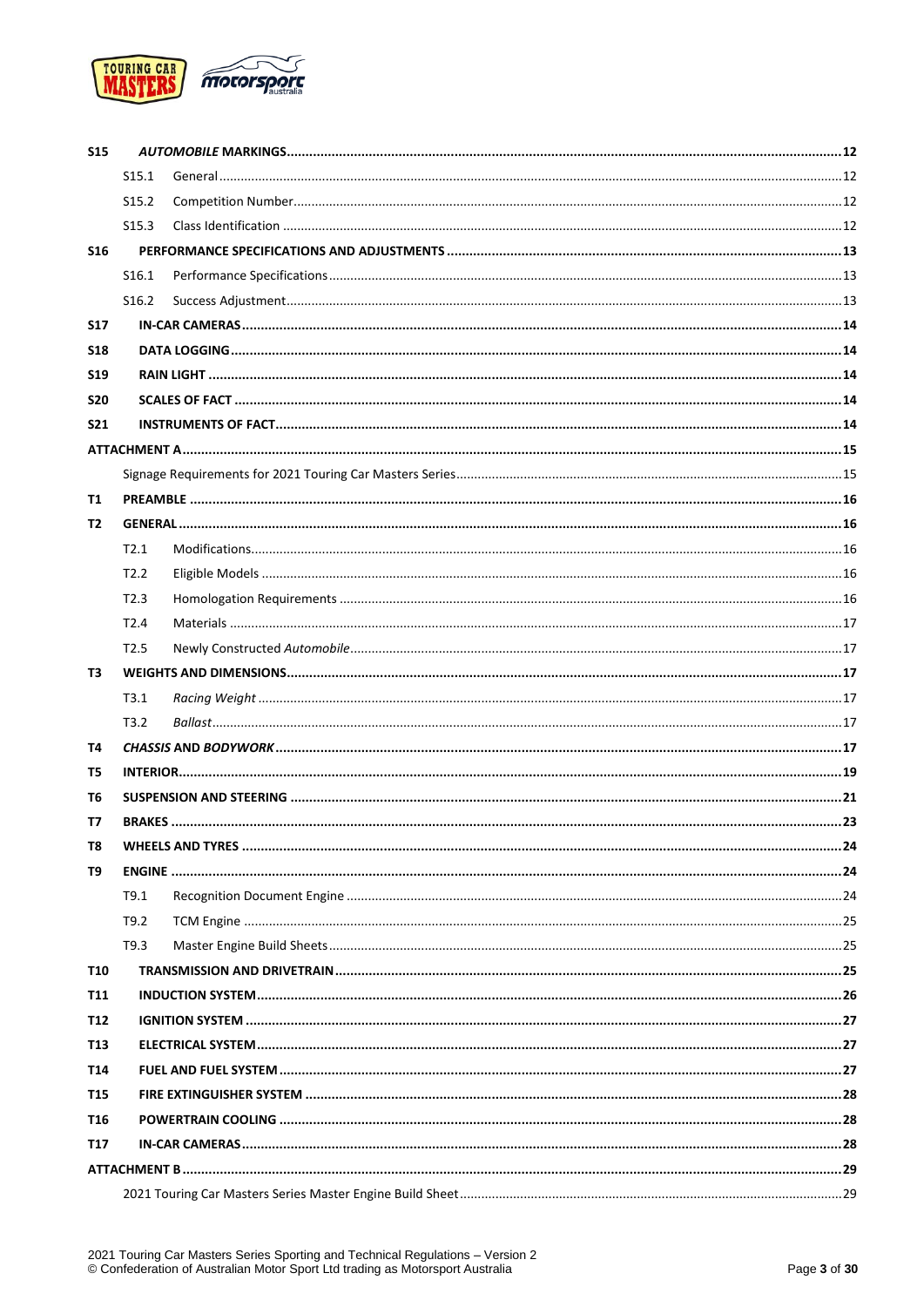

## **2021 TOURING CAR MASTERS SERIES**

## Sporting Regulations

### <span id="page-3-1"></span><span id="page-3-0"></span>**S1 TITLE AND JURISDICTION**

#### **S1.1 Title**

This *Series* will only be known as and referred to as the "Gulf Western Oil Touring Car Masters".

#### <span id="page-3-2"></span>**S1.2 Authority / Jurisdiction**

- (a) Each *Event* in the 2021 Touring Car Masters Series (*Series*) will be held under the FIA International Sporting Code including Appendices; the National Competition Rules (NCR) and Circuit Race Standing Regulations (CRSR) of *Motorsport Australia*; the Sporting and Technical Regulations issued for this *Series* by *Motorsport Australia*; *Supplementary Regulations* issued by the *Organiser* for each round; any Bulletin issued by the Stewards and any Driver Briefing Notes and instructions issued by the Clerk of the Course at an *Event*.
- (b) The Baskerville *Event* listed in Article S7 is a stand-alone *Event* and not a *Round* of the *Series*, however, it will be conducted in accordance with these regulations.
- (c) This *Series* has been sanctioned by *Motorsport Australia* as an Authorised Series.
- (d) TCM Racing Pty. Ltd has been appointed as the Category Manager (CM) by *Motorsport Australia* for this *Series*.

**Contact Details:** TCM Racing Pty Ltd Level 2, 2 Richardson Place, North Ryde NSW 2113 Name: Liam Curkpatrick Phone: 0438 033 246 Email: liam@australianracinggroup.com

#### <span id="page-3-4"></span><span id="page-3-3"></span>**S2 ADMINISTRATION**

#### **S2.1 Personnel**

(a) The following personnel have been appointed to the *Series* by *Motorsport Australia* and/or the CM and have the authority to administer the various aspects of these regulations as detailed in the CRSR.

| (i)  | Technical Delegate (TD)              | <b>Fred Severin Scott McGrath</b>   |
|------|--------------------------------------|-------------------------------------|
| (ii) | Category Administrator (CA)          | <b>Paul Taylor Liam Curkpatrick</b> |
|      | (iii) Technical Advisor (TA)         | <b>Paul Taylor Scott McGrath</b>    |
|      | (iv) Driving Standards Advisor (DSA) | TBA                                 |

### <span id="page-3-5"></span>**S3** *COMPETITOR* **ELIGIBILITY**

To be eligible to compete in the *Series*, each *Competitor* must hold a current Motorsport Australia Competitor Licence and be a party to the 2021 Touring Car Masters Terms of Participation Agreement and Series Entry Contract.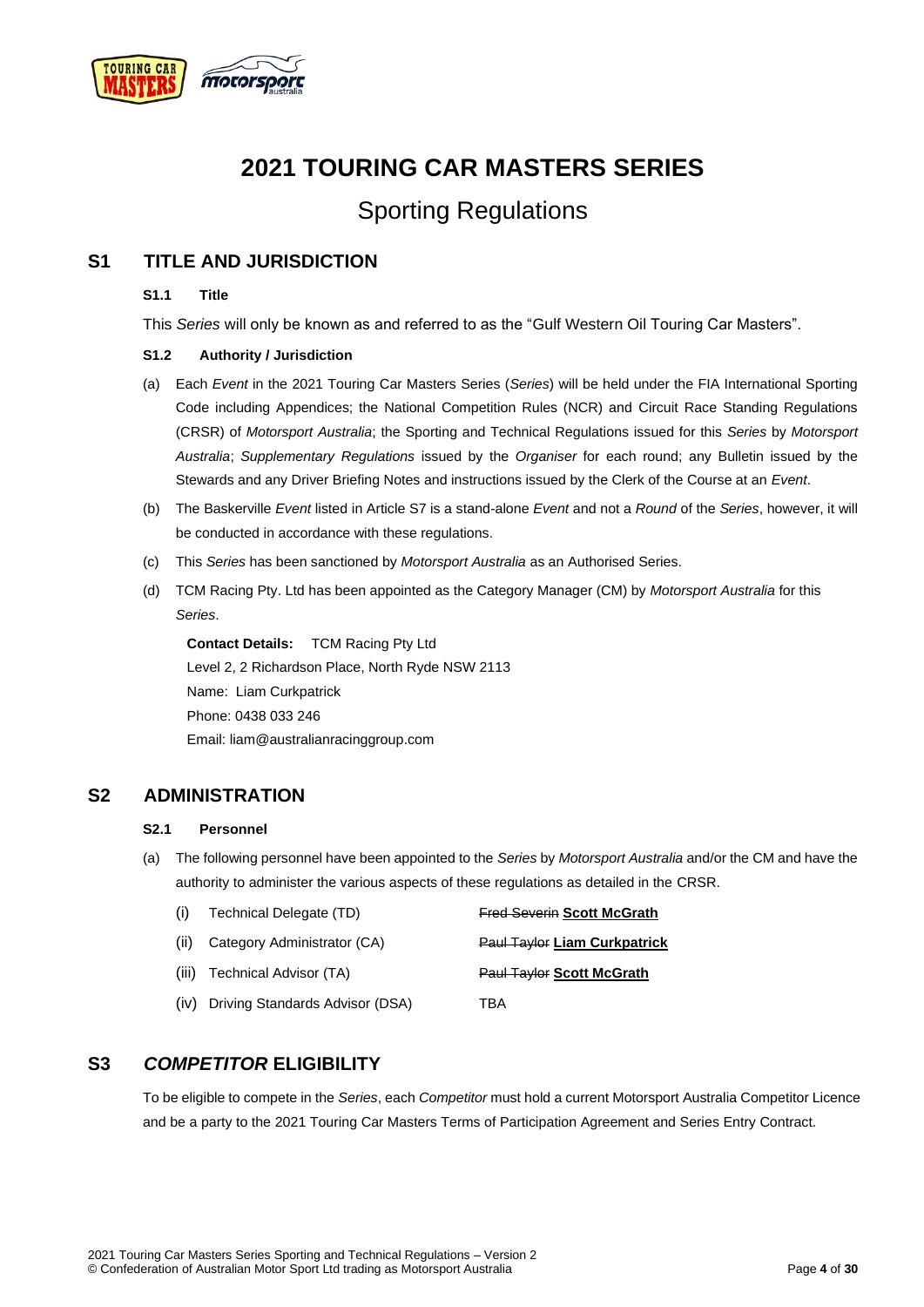

### <span id="page-4-0"></span>**S4** *AUTOMOBILE* **ELIGIBILITY**

- (a) Each *Automobile* must comply with the provisions of the 2021 Touring Car Masters Series Technical Regulations and the List of Eligible Automobiles below and be registered for the *Series* with the CM as per the Series Entry Contract to be eligible to compete in the *Series*.
- (b) Each newly constructed *Automobile* must be inspected by the Category Technical Advisor and must be approved as being in compliance with the *Series* technical regulations, Motorsport Australia Recognition Document, Motorsport Australia Sporting Variants and Motorsport Australia Option Variants for the make/model prior to it being accepted for *Competition.*
- (c) The CM, with the prior approval of *Motorsport Australia*, may impose a restriction on the total number of any make/model which is eligible to compete in the *Series*.
- (d) The CM may nominate invited *Automobiles* at their discretion. Each invited *Automobile* must comply with any condition placed upon it by the CM at all times. Any *Driver* of an invited *Automobile* is not eligible to be awarded *Series* points.
- (e) List of Eligible Automobiles

| <b>Model</b>                             | Year          |
|------------------------------------------|---------------|
| Ford Falcon Sprint / Mercury Comet       | 1963-1966     |
| Ford Falcon GT XT, XW, XY                | 1967-1971     |
| Ford Falcon 4-door/Coupe XA, XB, XC      | 1972-1978     |
| Ford Falcon Sedan XD                     | 1979-1980     |
| Ford Mustang                             | 1964-1970     |
| Ford Mustang (Fox Body)                  | 1987-1980     |
| Ford Capri (Perana)                      | 1969-1975     |
| <b>Chevrolet Camaro</b>                  | 1967-1980     |
| Holden Monaro 2-door/4-door              | 1969-1977     |
| Holden Torana                            | 1970-1979     |
| Holden Commodore VB/VC HDT               | 1979-1980     |
| <b>Valiant Pacer</b>                     | 1971          |
| Valiant Charger                          | 1973          |
| <b>AMC Javelin</b>                       | 1971-1973     |
| <b>Chevrolet Monza</b>                   | 1975-1978     |
| Pontiac Firebird                         | 1970-1971     |
| Porsche 911 (must retain Porsche engine) | 1974 IROC 911 |

#### <span id="page-4-1"></span>**S4.1** *Automobile* **Classes**

(a) Each *Automobile* and *Driver* combination will be allocated into one of the following Classes by the CM and will compete throughout the *Series* with each of the *Automobile* and *Driver* combinations within the same Class: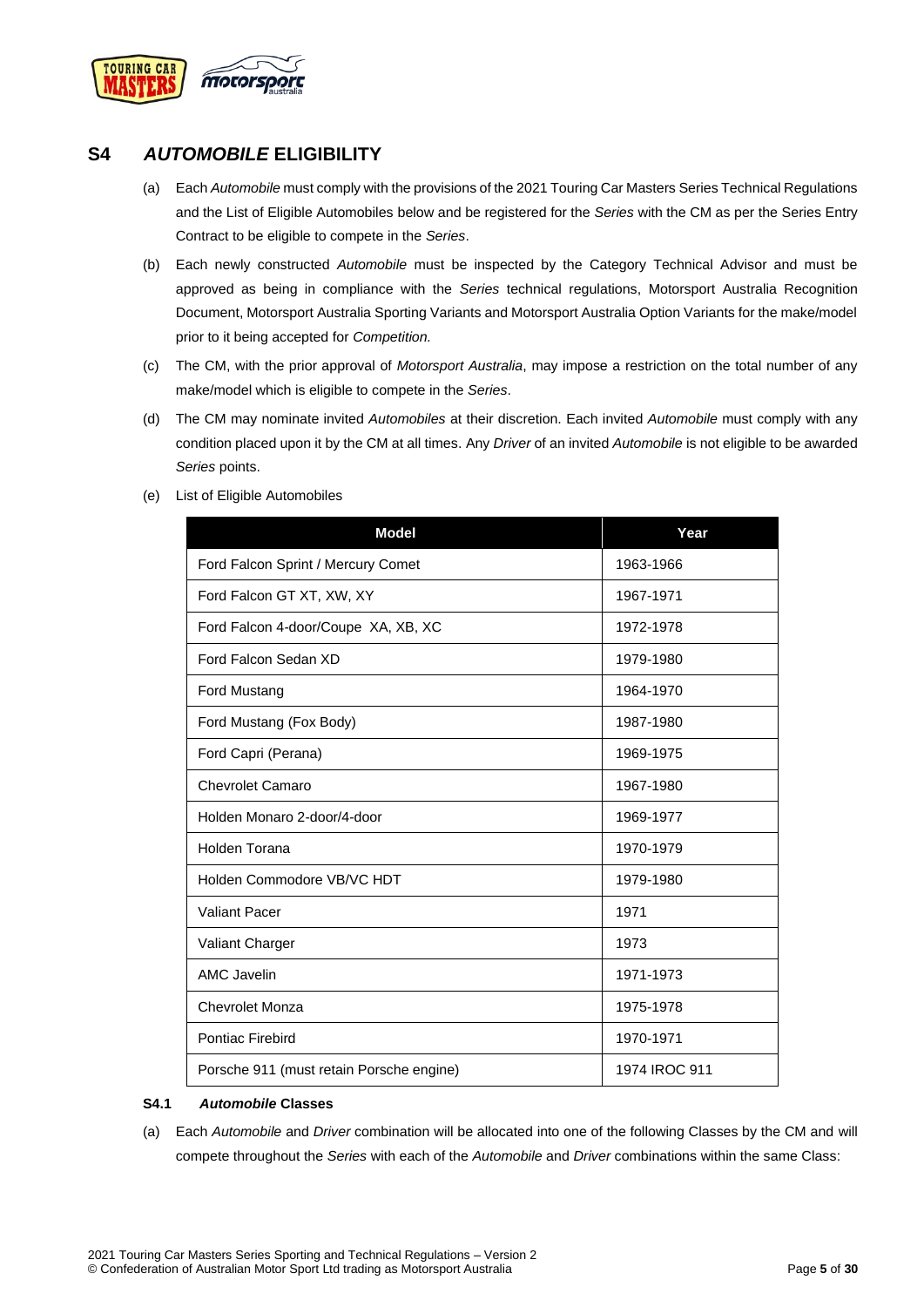

- (i) Pro Masters
- (ii) Pro Am
- (iii) Pro Sport
- (iv) IROC (Porsche)
- (v) Trans Am\*

**\* Note:** Trans Am Class *Automobiles* will compete as a stand-alone *Series* with dedicated Sporting and Technical Regulations.

#### <span id="page-5-0"></span>**S4.2 Replacement** *Automobile*

Prior to the commencement of the first qualifying session at each round of the *Series*, a *Competitor* may nominate a substitute *Automobile* that will be permitted to compete in the remainder of the *Event* subject to the approval of the Stewards and the CM.

### <span id="page-5-1"></span>**S5** *DRIVER* **ELIGIBILITY**

- (a) To be eligible to compete in the *Series*, each *Driver* must be a minimum of 17 years of age and hold a current Motorsport Australia Circuit Licence with Provisional endorsement or higher and be registered for the *Series* with the CM.
- (b) To be eligible to compete in any round of the *Series* conducted at Mount Panorama, Bathurst, each *Driver* must hold a current Motorsport Australia Circuit Licence without Provisional endorsement or higher.
- (c) Each *Driver* must be party to the 2021 Touring Car Masters Terms of Participation Agreement.
- (d) The CM reserves the right to prohibit any *Driver* from competing in any round of the *Series* if, in the sole opinion of the CM, the *Driver's* previous actions have resulted in the category being brought into disrepute.

#### <span id="page-5-2"></span>**S5.1 Registered** *Driver*

- (a) A Registered Driver is a *Driver* who is registered with the CM to compete in all rounds of the *Series* and has paid the *Series* entry fee to the CM.
- (b) Only a Registered Driver is eligible to be awarded *Series* points.
- (c) Any *Driver* who has nominated to compete at selected rounds of the *Series* is not eligible to be awarded *Series* points.

#### <span id="page-5-3"></span>**S5.2 Substitute** *Driver*

Prior to the commencement of the first qualifying session at each round of the *Series*, a *Competitor* may nominate a substitute *Driver* who may be permitted to compete in the remainder of the *Event* subject to the approval of the Stewards and the CM.

#### <span id="page-5-4"></span>**S5.3** *Driver* **Classification/Status**

- (a) A *Driver* will be classified as a Seeded Driver at the discretion of the CM.
- (b) A *Driver's* classification may be changed at any time and will be advised by the CM.
- (c) Each Seeded Driver will be subject to a performance adjustment applied to their *Automobile* of up to 500 rpm reduction to the Maximum Revs and/or up to 50 kg addition to the minimum *Racing Weight* of their *Automobile* as listed on the 2021 TCM Weights and RPM Register (refer Article S16.1). The CM will determine the performance adjustment based on the *Driver*/*Automobile*/performance combination and will apply the adjustment at their discretion.
- **Note:** Any Success Adjustment (refer Article S16.2) will be in addition to the performance adjustment.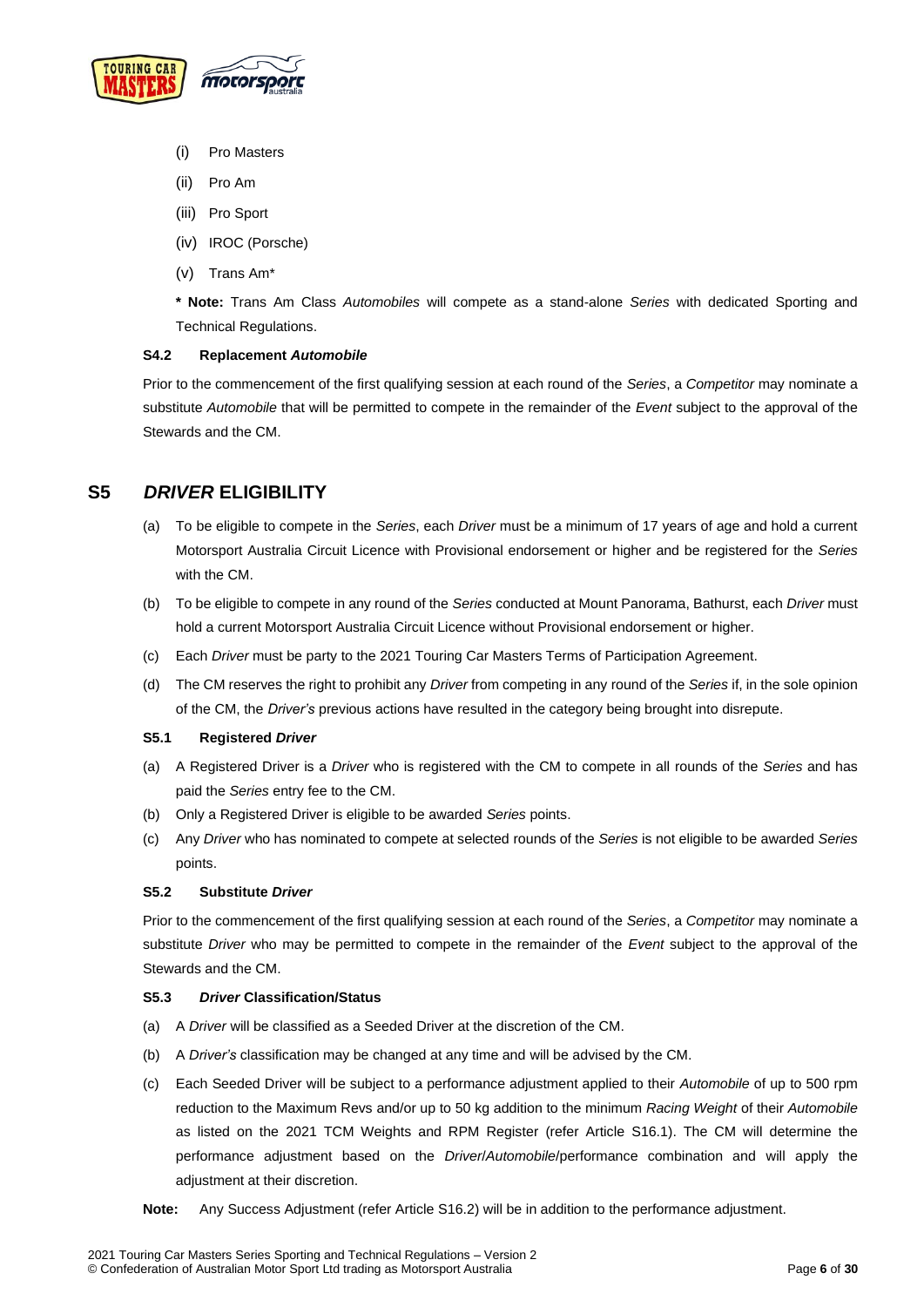

#### <span id="page-6-0"></span>**S5.4 Guest Driver**

The CM reserves the right to permit Guest Drivers to participate in any round of the *Series*. Each Guest Driver must comply with any condition placed upon them by the CM at all times. A Guest Driver is not eligible to be awarded *Series* points.

### <span id="page-6-1"></span>**S6** *SERIES* **ROUNDS**

The *Series* will be conducted over 6 rounds as detailed in the *Series* Calendar below.

### <span id="page-6-2"></span>**S7** *SERIES* **CALENDAR**

The *Series* will be conducted over the following rounds:

| Round    | <b>Date</b>                         | <b>Circuit</b>                |
|----------|-------------------------------------|-------------------------------|
| 1        | $24 - 26$ January                   | <b>Symmons Plains</b>         |
| $NS^*$   | $29 - 31$ January                   | Baskerville Raceway           |
| <u>2</u> | <b>TBA 26 - 28 February</b>         | <b>TBA Mount Panorama</b>     |
| 3        | 30 April $-2$ May                   | <b>Sydney Motorsport Park</b> |
| 4        | 25 – 27 June                        | Morgan Park                   |
| 5        | 47<br><u> 19 September</u>          | Sandown                       |
| 64       | <b>TBA 30 November - 3 December</b> | Mount Panorama                |

\* Baskerville Non-*Series* Exhibition

Note: The above calendar is subject to change dependant on any restriction that may be imposed due to the COVID-19 pandemic. The *CM* will advise each *Competitor* of any change.

### <span id="page-6-3"></span>**S8 ROUND FORMAT**

The number, length and format of *Track* sessions will ultimately be negotiated between the CM and the *Organiser* prior to a round of the *Series* and will be advised in the relevant *Supplementary Regulations* issued for an *Event*.

#### <span id="page-6-4"></span>**S8.1 Round Format**

- (a) Generally, the format for each round of the *Series* will be as follows:
	- (i) Practice A minimum of 1 x 20-minute practice session.
	- (ii) Qualifying  $A$  minimum of 1 x 20-minute qualifying session.
	- (iii) Races A minimum of 3 Series Races and 1 Trophy Race (each expressed as a number of laps).

**Note:** Series Races will be known as Race 1 through to Race 18

(b) The scheduling of any practice or qualifying session or race should allow for a minimum of 2 hours between each session and/or race.

#### <span id="page-6-5"></span>**S8.2 Variations to Timetable**

The timetable may be varied at any time due to exceptional circumstances only with the prior approval of the Stewards.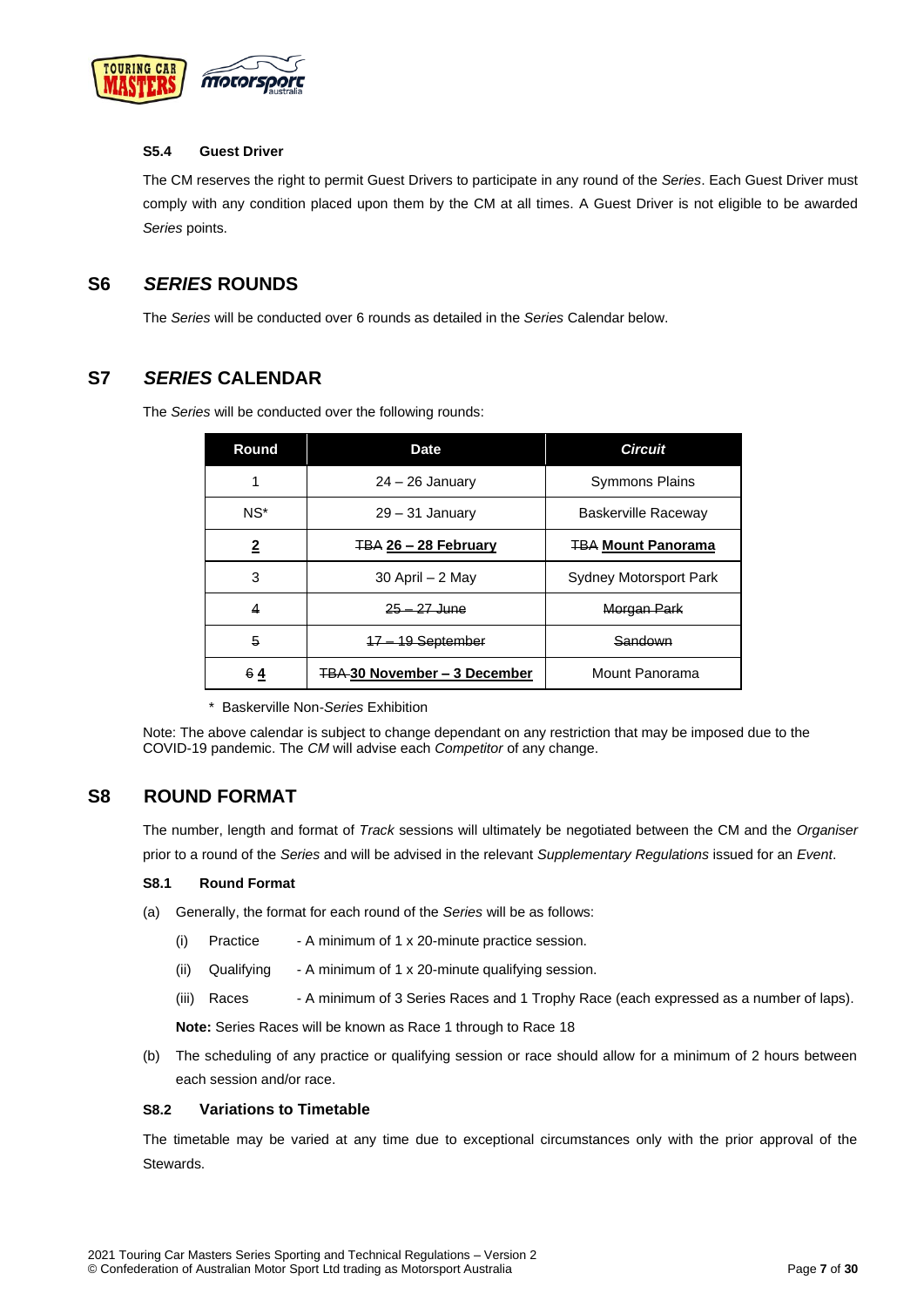

### <span id="page-7-0"></span>**S9 GRID DETERMINATION**

- (a) The grid for the first Series Race at each round will be determined from the fastest qualifying lap time of each *Automobile* as detailed in the CRSR – Progressive Grid.
- (b) The grid for the second Series Race at each round will be determined from the results of the first Series Race at that round as detailed in the CRSR – Progressive Grid.
- (c) The grid for the third Series Race at each round will be determined from the results of the second Series Race at that round as detailed in the CRSR – Progressive Grid.
- (d) The grid for the Trophy Race will be determined from the fastest qualifying lap time of each *Automobile* as detailed in the CRSR – Progressive Grid except that the top 45% to 55% as determined by the CM will be reversed and placed at the rear of the grid.
- (e) If for any reason the Qualifying session is not conducted or the qualifying lap times are not able to be published, each grid position for the first Series Race and the Trophy Race will be determined by the fastest lap time achieved by each *Automobile* in the practice sessions or other method as determined by the Stewards in consultation with the CM.

### <span id="page-7-1"></span>**S10** *START* **PROCEDURE**

- (a) The *Start* procedure for each race will be a Championship rolling start as detailed in the CRSR except that pit crew may not access the grid and only the 1-minute board will be displayed. This will be displayed when the first *Automobile* stops on the grid at the end of the observation lap. The green flag will be displayed by the Starter to commence the formation lap when the last *Automobile* stops on the grid.
- (b) In exceptional circumstances, at the request of the CM and only with the prior approval of the Stewards, a standing *Start* with same exception to the CRSR procedure as above may be utilised.

### <span id="page-7-3"></span><span id="page-7-2"></span>**S11 AWARDS AND POINTSCORE**

#### **S11.1 Prizes and Trophies**

Prizes, trophies and awards will be as determined by the CM and will be advised to each *Competitor*.

#### <span id="page-7-4"></span>**S11.2** *Series* **Pointscore**

(a) *Series* points will be awarded to each Registered Driver, based on their outright finishing position for each Series Race as follows:

| <b>Finishing</b><br>position | <b>Points</b> | <b>Finishing</b><br>position | <b>Points</b> | <b>Finishing</b><br>position | <b>Points</b> | <b>Finishing</b><br><b>Position</b> | <b>Points</b>  |
|------------------------------|---------------|------------------------------|---------------|------------------------------|---------------|-------------------------------------|----------------|
| 1 <sup>st</sup>              | 60            | 11 <sup>th</sup>             | 27            | 21 <sup>st</sup>             | 11            | 31 <sup>st</sup>                    | 2              |
| 2 <sub>nd</sub>              | 56            | 12 <sup>th</sup>             | 24            | 22 <sup>nd</sup>             | 10            | 32 <sup>nd</sup>                    | $\overline{2}$ |
| 3 <sup>rd</sup>              | 52            | 13 <sup>th</sup>             | 21            | 23 <sup>rd</sup>             | 9             | 33 <sup>rd</sup>                    | 2              |
| 4 <sup>th</sup>              | 48            | 14 <sup>th</sup>             | 18            | 24 <sup>th</sup>             | 8             | 34 <sup>th</sup>                    | $\overline{2}$ |
| 5 <sup>th</sup>              | 45            | 15 <sup>th</sup>             | 17            | 25 <sup>th</sup>             | 7             | 35 <sup>th</sup>                    | $\overline{2}$ |
| 6 <sup>th</sup>              | 42            | 16 <sup>th</sup>             | 16            | 26 <sup>th</sup>             | 6             | 36 <sup>th</sup>                    | ۸              |
| 7 <sup>th</sup>              | 39            | 17 <sup>th</sup>             | 15            | 27 <sup>th</sup>             | 5             | 37 <sup>th</sup>                    |                |
| 8 <sup>th</sup>              | 36            | 18 <sup>th</sup>             | 14            | 28 <sup>th</sup>             | 4             | 38 <sup>th</sup>                    |                |
| gth                          | 33            | 19 <sup>th</sup>             | 13            | 29 <sup>th</sup>             | 3             | 39 <sup>th</sup>                    |                |
| 10 <sup>th</sup>             | 30            | 20 <sup>th</sup>             | 12            | 30 <sup>th</sup>             | 2             | 40 <sup>th</sup>                    |                |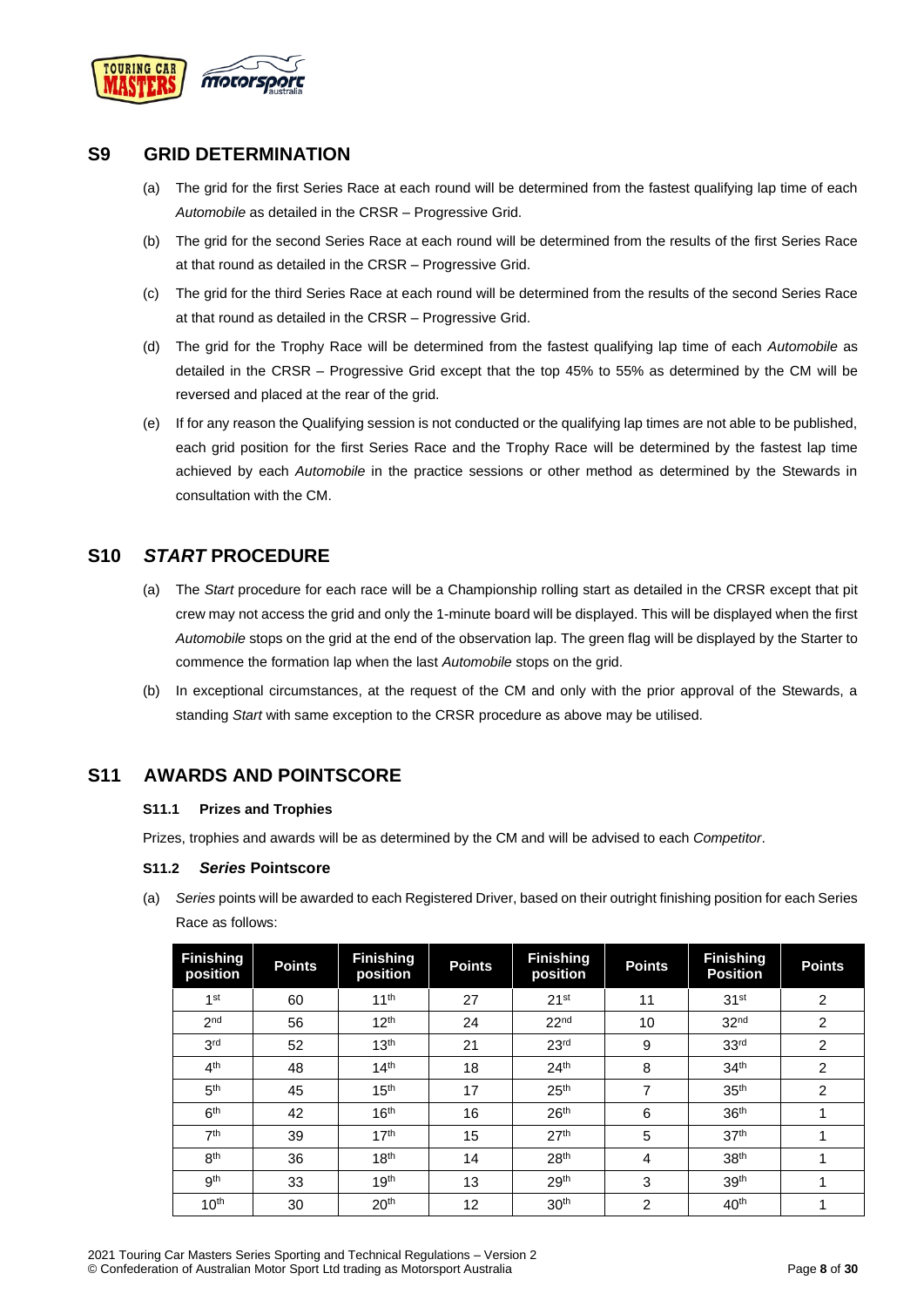

- (b) *Series* points will only be awarded to the Registered Drivers classified as finishers in the final results of each of the 3 Series Races conducted at each round of the *Series* unless specified otherwise in the *Supplementary Regulations* at any round of the *Series*.
- (c) In addition to the above, each Registered Driver will be awarded 10 points for each Trophy Race that they *Start*.
- (d) In addition to the above, each Registered Driver will be awarded 10 points for each Trophy Race that they finish.
- (e) The results for each round of the *Series* will be determined by the number of points scored by each Registered Driver in each Class at that round.
- (f) The Registered Driver gaining the highest points total from 16 of the Series Races and 6 of the Trophy Races will be declared the winner of the *Series.*
- (g) The Registered Driver gaining the highest points total from 16 of the Series Races and 5 of the Trophy Races in each Class will be declared the winner of that Class.
- (h) In the event of a tie at the end of any round of the *Series* the final positions for that round will be determined by comparing the results of each of the tied Registered Drivers in the final race of that round with the Registered Driver with the higher finishing position being awarded the higher round position.
- (i) In the event of a tie at the end of the *Series*, the final positions will be determined by comparing the race results achieved by each tied Registered Driver, with the Registered Driver with the highest number of first places in Class being awarded the higher *Series* position. If at this stage a tie still exists, it will be resolved by comparing the number of second, third or fourth places (and so on) in Class achieved by each tied Registered Driver until all positions have been determined.

### <span id="page-8-1"></span><span id="page-8-0"></span>**S12** *EVENT* **OPERATIONS**

#### **S12.1** *Series* **Registration and Entry**

The *Series* will operate under the *Motorsport Australia* Series Registration and Entry Process. Series Registration and Entry Forms will be available from the CM with document checking being conducted by the CM prior to the first official *Track* session at each round of the *Series*.

#### <span id="page-8-2"></span>**S12.2** *Driver* **and Team Manager Briefings**

- (a) Each *Driver* and Team Manager must attend the compulsory *Drivers'* briefing.
- (b) The time and location of this briefing will be detailed in the *Supplementary Regulations* for each *Event*.
- (c) The attendance sheet must be signed by each *Driver* and Team Manager to confirm attendance.
- (d) Other compulsory briefings may be convened as required and will be advised to each *Competitor* accordingly.

#### <span id="page-8-3"></span>**S12.3** *Parc Fermé*

- (a) Each *Automobile* and *Driver*, including those remaining in pit lane, must proceed directly to the designated *Parc Fermé* area via the most direct route (or as directed by Officials) at the conclusion of qualifying, without returning to pit or paddock areas and without interference from any third party (other than an Official).
- (b) Each *Automobile* and *Driver* completing each race must proceed directly to the designated *Parc Fermé* area (or as directed by Officials) at the conclusion of the race, without returning to pit or paddock areas and without interference from any third party (other than an Official).
- (c) An *Automobile* may not be removed from *Parc Fermé* and any third party is prohibited to enter the *Parc Fermé* except with the express permission of the TD or the Chief Scrutineer.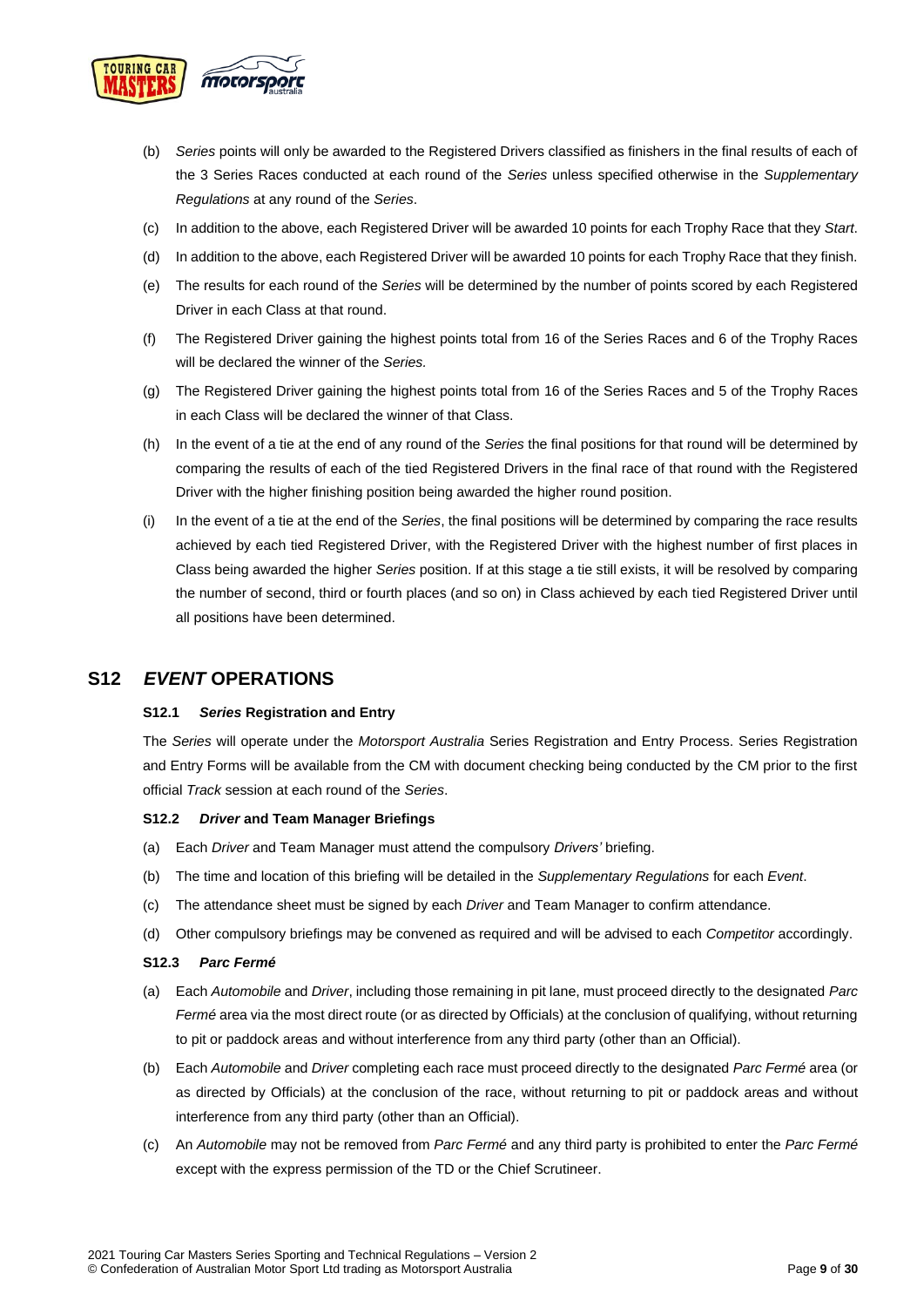

#### <span id="page-9-0"></span>**S12.4 Qualifying**

- (a) The order in which *Automobiles* pre-grid for a qualifying session will be determined by the fastest lap time achieved by each *Automobile* in the practice session at the *Event*.
- (b) During qualifying, an *Automobile* may not return to the paddock/garage area without the express permission of the TD. If an *Automobile* exits pit lane to the paddock/garage during qualifying it will be prohibited from re-joining that session.

#### <span id="page-9-1"></span>**S12.5 Pit Lane**

Each Pit Crew member is required to sign a Pit Lane Indemnity Form prior to the first *Track* session and to display identification as and if required by the *Organiser*.

#### <span id="page-9-2"></span>**S12.6 Removal of** *Automobile* **from the** *Circuit*

Following the commencement of the first practice session, it is prohibited to remove any *Automobile* from the *Circuit* prior to the release of all *Automobiles* from the *Parc Fermé* established following the final race of that round of the *Series* without the prior express written approval of the TD.

#### <span id="page-9-3"></span>**S12.7** *Driver* **leaving the** *Circuit*

Any *Driver* leaving the *Circuit* prior to 1 hour after the completion of the last *Track* session for the *Series* for that day must notify the CM or a TCM official.

#### <span id="page-9-4"></span>**S12.8 Radio Communication to/from** *Automobile*

(a) Two-way radio communications between the *Driver* and a member of the pit crew is mandatory at all times whilst the *Automobile* is on the *Track*.

#### <span id="page-9-5"></span>**S12.9 Race Management Channel (RMC)**

- (a) A minimum of one (1) team member for each competing *Automobile* must monitor RMC at all times during practice, qualifying and racing.
- (b) This team member must monitor RMC from 15 minutes prior to the time *Automobiles* are released from the pit/paddock area to the marshalling area.
- (c) Each *Track* related message must be relayed to each *Driver*.

#### <span id="page-9-6"></span>**S12.10 Safety Car Restart Procedure**

- (a) The Safety Car will be utilised as detailed in the CRSR except for the following:
	- (i) When the Safety Car lights are extinguished to indicate the end of the deployment, each *Automobile* will form up in race order in a 2 x 2 formation with the race leader on the pole position side of the *Circuit*.
	- (ii) After the display of the green flag
		- (A) An *Automobile* may overtake another *Automobile* from the same row before crossing the *Start Line.*
		- (B) An *Automobile* may not overlap another *Automobile* from the row in front until after crossing the *Control Line*.
- (b) Any variation to this procedure as determined by consultation between the CM and the Clerk of the Course will be advised at the *Driver* Briefing prior to each round.

### <span id="page-9-7"></span>**S13 TYRES**

(a) For the duration of each *Event*, each *Automobile* must only be fitted with Hoosier tyres as detailed in the following tables: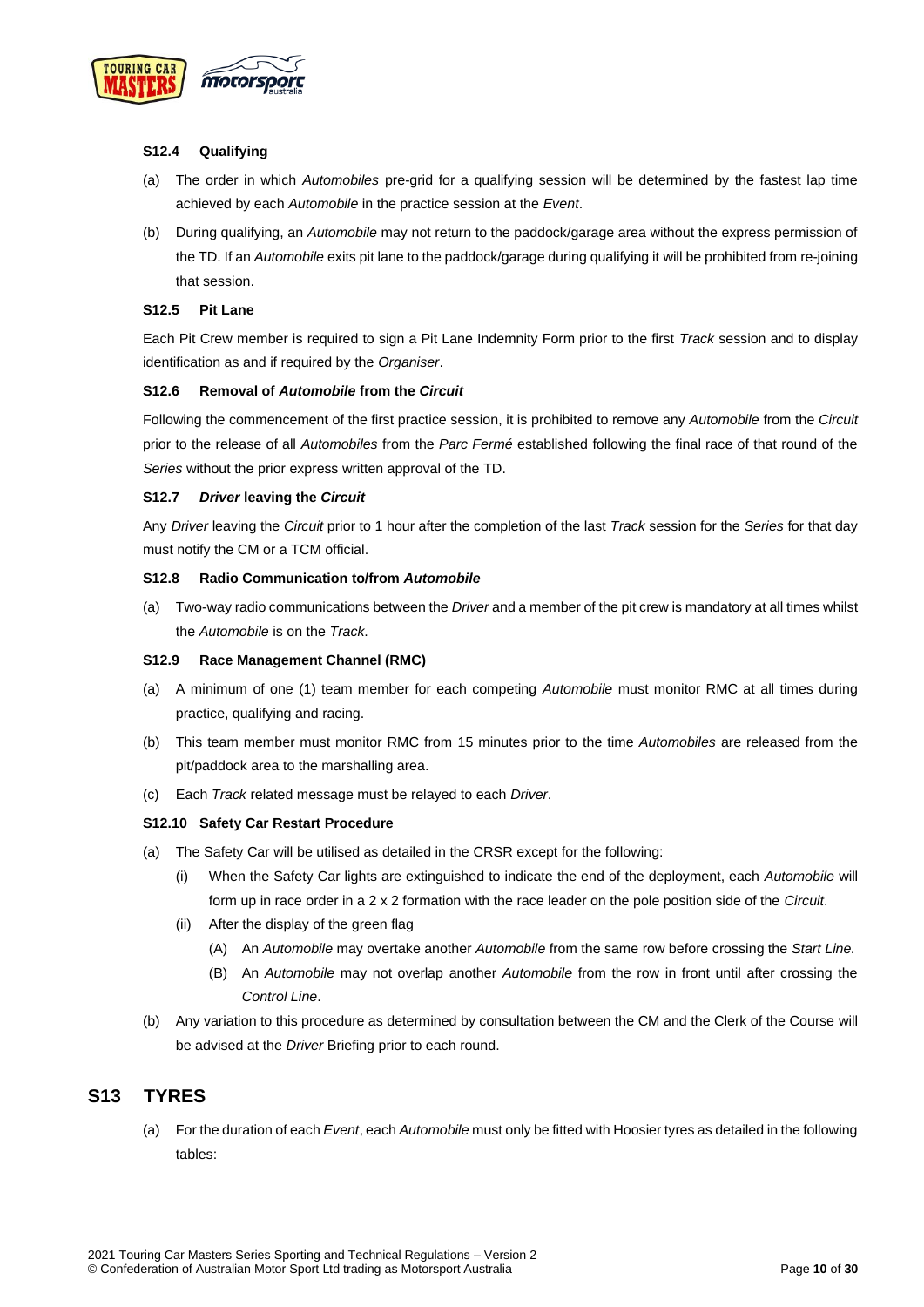

| <b>Dry Tyres</b> |               |                   |  |
|------------------|---------------|-------------------|--|
| <b>Size</b>      | Type          | Wheel<br>diameter |  |
| 205/50-15        | D.O.T. Radial | 15"               |  |
| 215/60-15        | D.O.T. Radial | 15"               |  |
| 225/50-15        | D.O.T. Radial | 15"               |  |
| 245/40-15*       | D.O.T. Radial | 15"               |  |
| 245/50-15        | D.O.T. Radial | 15"               |  |
| 275/35-15*       | D.O.T. Radial | 15"               |  |
| 275/50-15        | D.O.T. Radial | 15"               |  |

\* IROC Class only

| <b>Wet Tyres</b> |                       |                   |  |
|------------------|-----------------------|-------------------|--|
| Size.            | Type                  | Wheel<br>diameter |  |
| 205/50R-15       | Sports Car Radial Wet | 15"               |  |
| 225/55R-15       | Sports Car Radial Wet | 15"               |  |

(b) Each tyre detailed on the list above must only be supplied by the *Series* tyre supplier and/or their approved agent:

*Hoosier Racing Tire Australia (Max Dumesny Motorsport) 17 Blind Road, Nelson NSW 2765.*  Phone: 02 9679 1990 Fax: 02 9679 1187 Mobile: 0407 108 946

- (c) Except for a Holden Commodore *Automobile* where the maximum width is 245 mm front and rear, the maximum width for each front tyre is 245 mm and for each rear tyre is 275 mm.
- (d) With the exception of wear resulting from normal usage, each tyre must remain unmodified save for cleaning. Any cleaning conducted outside of an *Event* may be by use of a heat gun or similar device/s.
- (e) Except for each *Automobile* in Pro Sport Class which may have an unlimited number of dry tyres, a maximum of 6, 8 or 10 dry tyres and 8 wet tyres will be marked for each *Automobile* by the TD at each round of the *Series*. The dry tyres marked must be comprised of a combination of new tyres and tyres which have been used in practice, qualifying and/or racing at a previous round of the 2019, 2020 or 2021 *Series* which must also have been previously marked, as detailed in the table below. The wet tyres marked must be comprised of a combination of a maximum of 4 new tyres and wet tyres which have been used in practice, qualifying and/or racing at a previous round of the 2019, 2020 or 2021 *Series*. These marked tyres are the only tyres permitted to be used on that *Automobile* during any qualifying session or Series Race at that round.

| <b>Total No. of Dry</b><br>Tyres | No. of New Dry<br>Tyres | No. of<br><b>Used/Previously</b><br><b>Marked Dry Tyres</b> |
|----------------------------------|-------------------------|-------------------------------------------------------------|
|                                  |                         |                                                             |
|                                  |                         |                                                             |
| 10                               |                         | 10                                                          |
| Unlimited                        |                         | Unlimited                                                   |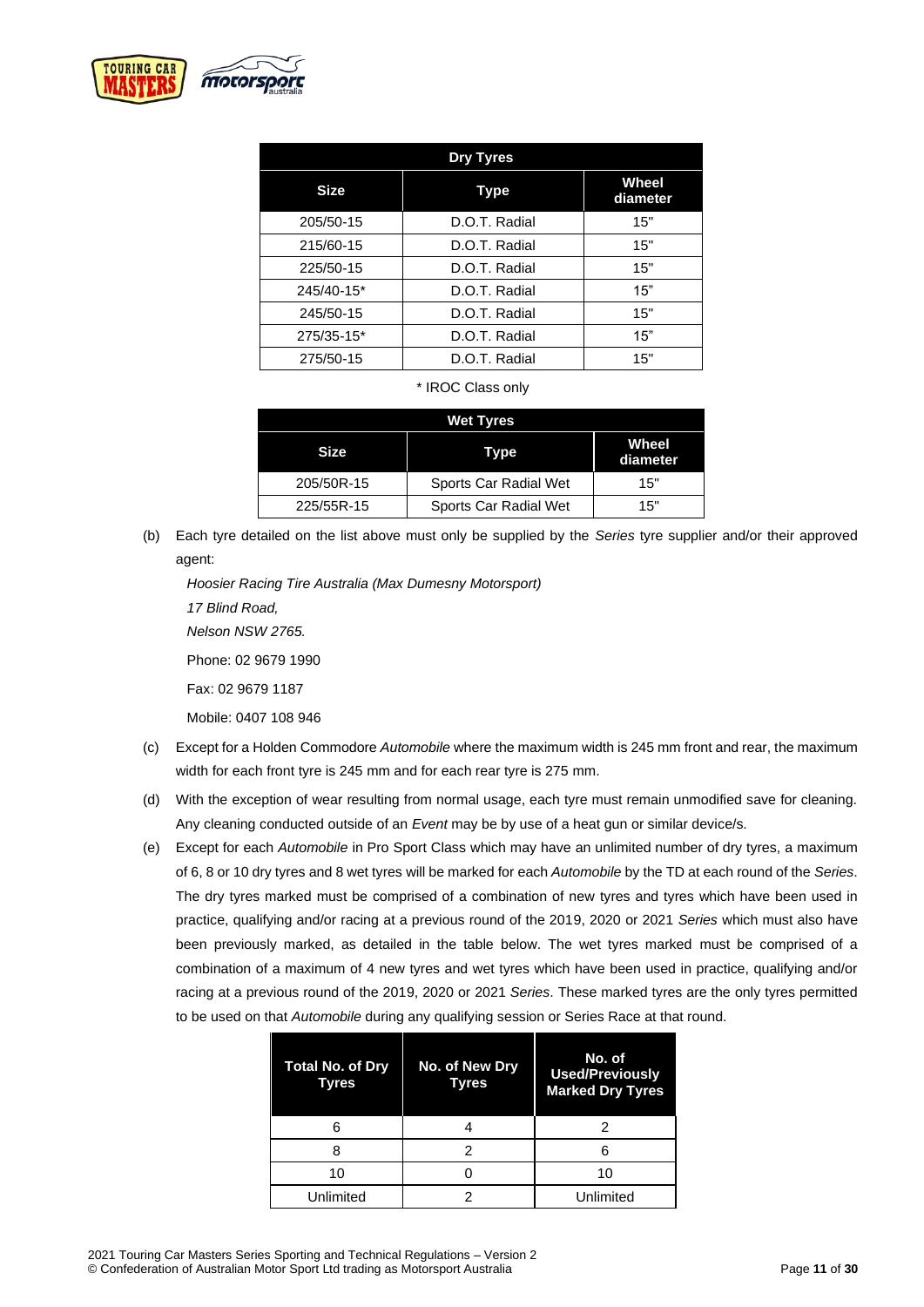

- (f) Within 1 hour from the completion of the final practice session at each round of the *Series*, each *Competitor* must present a minimum of 4 tyres for marking at the front of their respective garage/paddock bay. The balance of tyres may be marked during the *Event*. Tyre marking will cease from the commencement of the final race at each round.
- (g) Each *Competitor* is responsible for ensuring that each tyre is marked or re-marked as appropriate. If a tyre is not marked for any reason or the markings become illegible, the *Competitor* must notify the TD or their nominee immediately.
- (h) Each *Competitor* is permitted to purchase an additional 2 new dry tyres for each *Automobile* at the first round of the *Series* in which they compete. These tyres will be deemed to be previously marked and must be used during the first round of the *Series* in which they compete.
- (i) Each *Competitor* is permitted to replace a marked tyre if the TD is satisfied that due to exceptional circumstances the tyre in question can no longer be used. The TD will ensure that the tyre to be replaced has been rendered unusable and that the replacement tyre is of the same specification and of similar wear to the tyre being replaced.
- (j) The use of any tyre heating, heat retention device or chemical treatment is prohibited.
- (k) From the commencement of the *Event*, through to the conclusion of the *Event*, a tyre may not be buffed. Any tyre may be cleaned but the use of a heat gun or similar device/s for cleaning is prohibited during the *Event*.
- (l) If qualifying and/or racing is scheduled on more than 1 day at any round of the *Series*, the TD may impound any tyre overnight at their sole discretion.
- (m) If the *Track* is declared wet by the Clerk of the Course, each *Automobile* must be fitted with wet tyres only.
- (n) Each tyre fitted to an *Automobile* for a Trophy Race may be marked or unmarked.
- (o) The minimum pressure for dry tyres is 19 psi.

**Please note:** The TD will be the sole arbiter with regard to the interpretation and application of these tyre regulations and any decision made by the TD in this regard will not be the subject of any protest.

### <span id="page-11-0"></span>**S14 FUEL**

- (a) For the duration of an *Event*, each *Automobile* must only use commercially available 98 octane or Elf Race 102 fuel.
- (b) Fuel additives are permitted in accordance with *Schedule* G of the *Manual*.

### <span id="page-11-2"></span><span id="page-11-1"></span>**S15** *AUTOMOBILE* **MARKINGS**

#### **S15.1 General**

In addition to the requirements detailed in Attachment A of these regulations, each *Automobile* must comply with *Schedule* K of the *Manual*.

#### <span id="page-11-3"></span>**S15.2 Competition Number**

The allocation of a competition number for each *Automobile* is solely the responsibility of the CM, which will maintain a register of all competition numbers allocated to, or reserved for, any *Automobile*. First preference for a competition number request will be given to *Competitors* who have registered for all rounds of the *Series* and paid the *Series* entry fee to the CM.

#### <span id="page-11-4"></span>**S15.3 Class Identification**

The Class that each *Automobile* is competing within must be displayed by placing a "PRO MASTERS", "PRO AM", "PRO SPORT" or "IROC" identification at the base of the windscreen below the competition number of the *Automobile*. This identification must be in capitals no more than 50 mm high as supplied by the CM.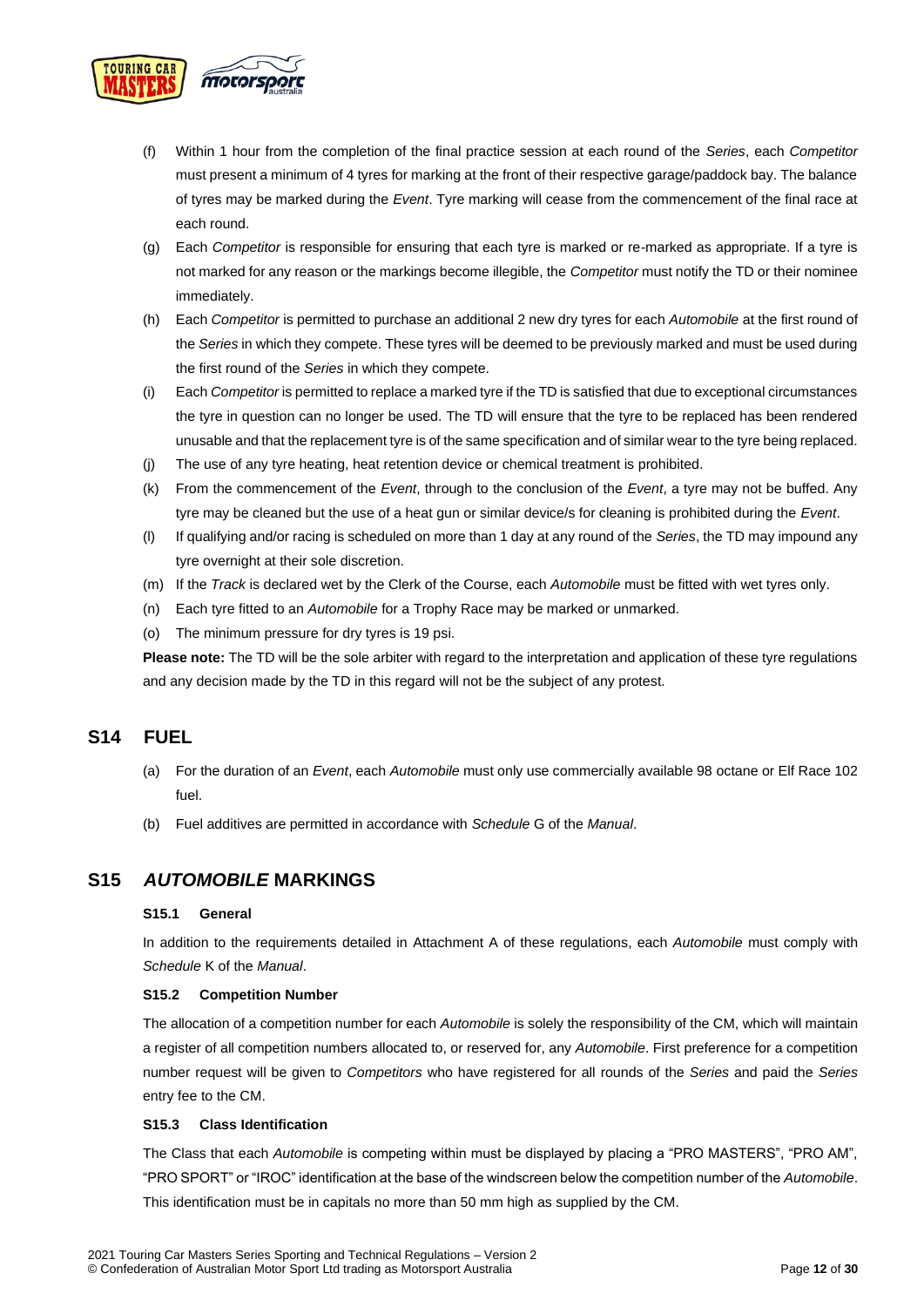

### <span id="page-12-1"></span><span id="page-12-0"></span>**S16 PERFORMANCE SPECIFICATIONS AND ADJUSTMENTS**

#### **S16.1 Performance Specifications**

- (a) The minimum *Racing Weight* and maximum Revs for each *Automobile* will be recorded in "The 2021 TCM Weights and RPM Register". This register will be maintained by the CM/TD/TA and be advised to each *Competitor* prior to a round.
- (b) Any application of performance adjustment (refer Article S5.3(c)) and/or Success Adjustment (refer Article S16.2) will be in addition to the values recorded in the 2021 TCM Weights and RPM Register and when applied must not exceed the limits recorded in the Register.
- (c) At each round of the *Series* each *Automobile* will be issued with a Performance Specification Label displaying the minimum *Racing Weight* and maximum Revs as listed on the 2021 TCM Weights and RPM Register that the *Competitor* must affix to the left-hand side rear window glass prior to the commencement of the qualifying session.
- (d) Each engine must be fitted with a TCM approved ignition system.

#### <span id="page-12-2"></span>**S16.2 Success Adjustment**

(a) A Success Adjustment as detailed in the table below will be applied to the *Automobile* of each *Driver* based on the outright results of each Series Race.

| No. of<br>1 <sup>st</sup> Places | <b>Total Reduction (rpm)</b><br>below maximum Revs specified<br>in current<br>"TCM Weights and RPM<br>Register" |                    | Total increase (kg)<br>above minimum Weights<br>specified in current<br>"TCM Weights and RPM Register" |              |                    |
|----------------------------------|-----------------------------------------------------------------------------------------------------------------|--------------------|--------------------------------------------------------------------------------------------------------|--------------|--------------------|
|                                  |                                                                                                                 |                    | <b>Engine Capacity</b>                                                                                 |              |                    |
|                                  | Up to 5200cc                                                                                                    | <b>Over 5200cc</b> | TCM (6 litre)                                                                                          | Up to 5200cc | <b>Over 5200cc</b> |
| 1                                | 100                                                                                                             | 100                | 0                                                                                                      | 0            | 0                  |
| $\overline{2}$                   | 200                                                                                                             | 200                | 0                                                                                                      | $\Omega$     | 0                  |
| 3                                | 200                                                                                                             | 300                | 20                                                                                                     | $\Omega$     | 0                  |
| 4                                | 300                                                                                                             | 400                | 40                                                                                                     | $\Omega$     | 0                  |
| 5                                | 400                                                                                                             | 500                | 60                                                                                                     | $\Omega$     | 0                  |
| 6                                | 400                                                                                                             | 600                | 80                                                                                                     | $\Omega$     | 0                  |
| 7                                | 500                                                                                                             | 700                | 100                                                                                                    | $\Omega$     | $\Omega$           |
| 8                                | 500                                                                                                             | 700                | 120                                                                                                    | 50           | 50                 |
| 9                                | 500                                                                                                             | 700                | 140                                                                                                    | 75           | 75                 |
| 10                               | 500                                                                                                             | 700                | 160                                                                                                    | 100          | 100                |
| 11                               | 500                                                                                                             | 700                | 160                                                                                                    | 130          | 125                |
| 12                               | 500                                                                                                             | 700                | 160                                                                                                    | 130          | 150                |

<sup>(</sup>b) As per the above table, this Success Adjustment will be cumulative and will be adjusted by the removal of the most recent Success Adjustment applied when the *Driver* is placed fourth or lower outright in a Series Race, subject to the maximum revs and/or minimum weight allowed for that *Automobile* in the current "TCM Weights and RPM Register".

- (c) There will be no Success Adjustment based on the results of a Trophy Race.
- (d) The Success Adjustment will be applied to the *Automobile* for each race (including a Trophy Race).
- (e) Any Success Adjustment will be carried forward to future rounds.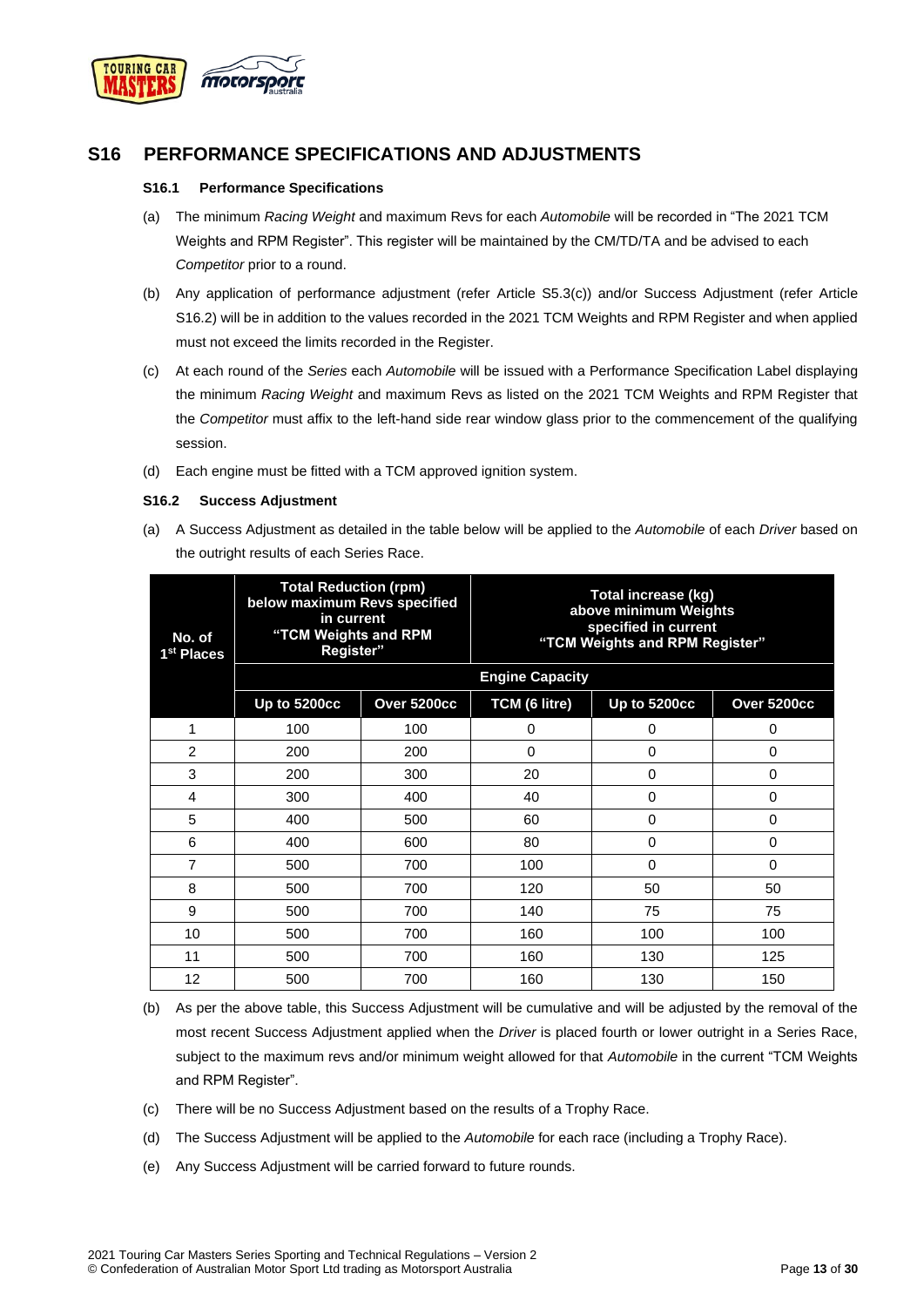

### <span id="page-13-0"></span>**S17 IN-CAR CAMERAS**

- (a) Each *Automobile* must be fitted with an in-car camera system as detailed in the 2021 Touring Car Masters Series Technical Regulations.
- (b) The in-car camera system must be switched on and remain fully operational to record video images for the duration of each practice session, qualifying session, *Passenger* ride session and race.
- (c) It is the responsibility of each *Competitor* to ensure that each camera is in operational condition and is turned on prior to each *Track* session and turned off following each *Track* session. If video images are not recorded during any *Track* session, a penalty of 5 *Series* points will be imposed if the *Automobile* has a Registered Driver and the loss of 2 grid positions in the next Series Race if the *Automobile* has a non-Registered Driver.
- (d) Each in-car camera must be installed and aligned by the *Competitor* in accordance with the requirements of the CM. It is not permitted to adjust the alignment of any camera once set by the CM, TA or DSA.
- (e) Access to the video images recorded by the in-car camera system must be provided to the CM, TD, DSA or TA at any time upon request.
- (f) The video images recorded by any in-car camera system must not be viewed, distributed or used for any purpose without the prior express approval or release by the CM or TA.
- (g) An SD card must not be removed from any camera until authorised by the CM, TD, DSA or TA.

### <span id="page-13-1"></span>**S18 DATA LOGGING**

Any data recorded by a data logging instrument as detailed in Article T5(w) must be provided to the TD and/or TA and/or DSA at any time upon request.

From the commencement of each *Event*, any data recorded by a data logging instrument and/or GPS activated system must not be erased without the prior express approval of the TD and/or TA and/or DSA.

### <span id="page-13-2"></span>**S19 RAIN LIGHT**

The rain light fitted to each *Automobile* must be illuminated at all times whilst the *Automobile* is fitted with wet weather tyres and is being driven on the *Track* or as otherwise directed by Race Control.

### <span id="page-13-3"></span>**S20 SCALES OF FACT**

- (a) The CM will provide a set of scales for the purpose of weighing of *Automobiles* for the entire *Series*.
- (b) These scales will be the Scales of Fact for regulatory control.

### <span id="page-13-4"></span>**S21 INSTRUMENTS OF FACT**

- (a) The CM and/or TA will provide measuring devices as Instruments of Fact for regulatory control of the following:
- (b) Engine capacity
- (c) Rev limits
- (d) Camber of front and rear wheels
- (e) Tyre pressure
- (f) Body width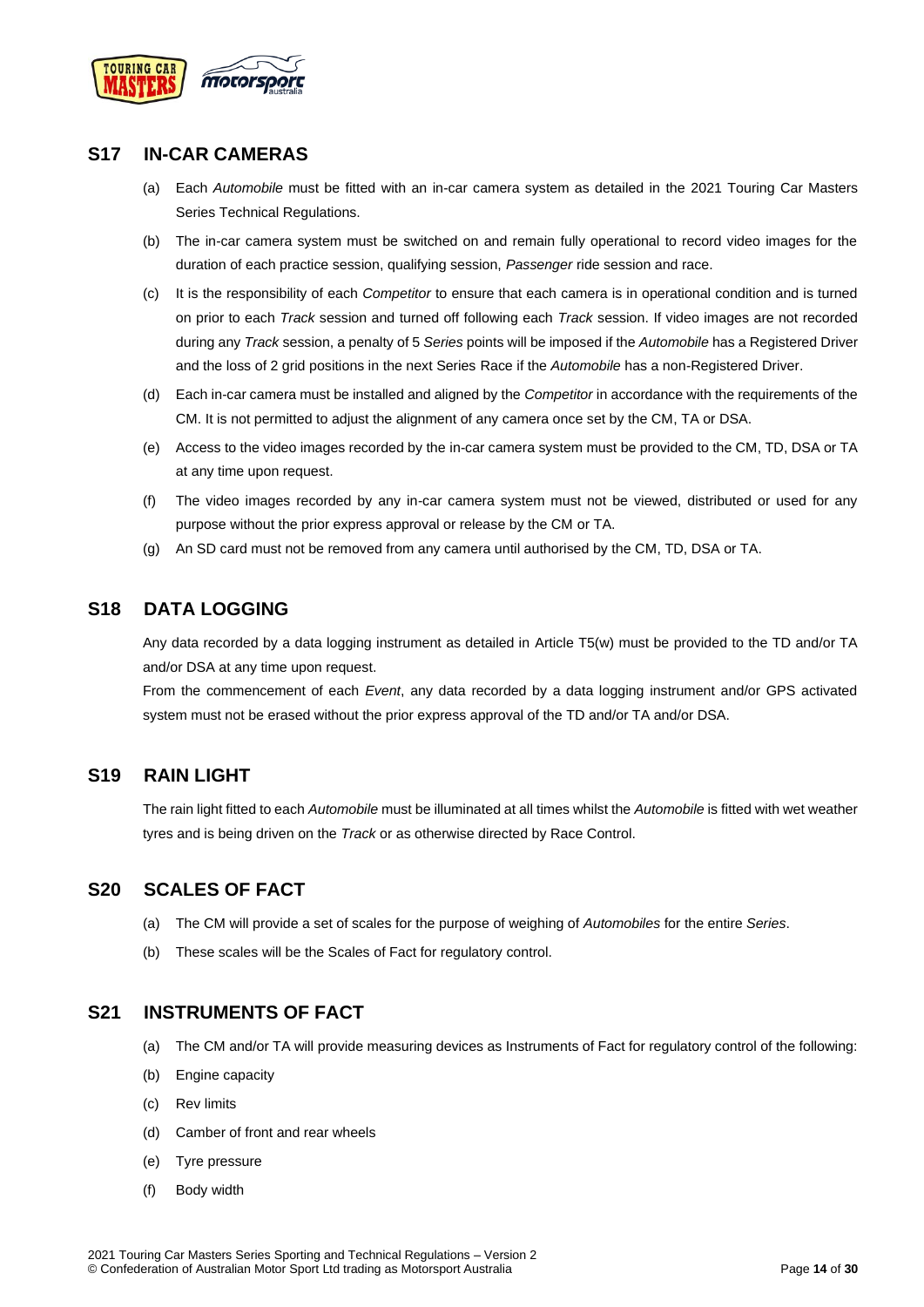<span id="page-14-0"></span>

### **ATTACHMENT A**

#### **Signage Requirements for 2021 Touring Car Masters Series**

- <span id="page-14-1"></span>(a) Each *Competitor* must leave exclusive space on their *Automobile* for *Series* sponsor signage as follows:
	- (i) Area 1: Front windscreen strip: A strip 140 mm in height as supplied by the CM and extending across the entire upper portion of the front windscreen.
	- (ii) Area 2: Competition Number Panel: A panel, 480 mm high x 340 mm wide, as supplied by the CM must be fixed to each front door of each *Automobile*. The competition number must be in accordance with *Schedule* K of the *Manual* and be a minimum height of 220 mm.
	- (iii) Area 3 & 4: Number Plate Panel front and rear: A rectangle 150 mm high x 320 mm wide, as supplied by the CM, must be affixed to supple material and attached to the *Automobile* in the original number plate position.
	- (iv) Area 5: Bonnet: A banner on the forward most leading section of the bonnet or nose panel with a minimum size of 750 mm wide x 140 mm high as supplied by the CM. No other signage may be affixed forward of this area.
	- (v) Area 6: Lower Rear Quarter: A panel 350 mm high x 400 mm wide, as supplied by the CM, to be affixed to each lower rear quarter panel.
	- (vi) Area 7: Headlights: Reserved for a *Series* sponsor as supplied by the CM. Where an *Automobile* has 4 or more headlights the outer headlights are reserved for a *Series* sponsor and the inner lights must not contain any signage.
	- (vii) Area 8: Front Guards: A panel 150 mm high x 300 mm wide, as supplied by the CM, to be affixed to the upper front of each front guard. Due to the position of signage on certain *Automobiles* being impractical, the location of this area may be varied at the discretion of the CM.
	- (viii) Area 9: Body Sill: The area below Area 2 and/or the sill (subject to *Automobile* configuration) and located between the leading edge of the front door and the leading edge of the rear wheel arch below the door line must be reserved for *Series* sponsorship as supplied by the CM.
	- (ix) Area 10: Forward face of rear *Spoiler*: The forward-facing area of the rear *Spoiler* is exclusively reserved for *Series* sponsorship signage as supplied by the CM.
	- (x) Area 11: Roof panel above front door openings: *Driver* name (mandatory) with text in "Brush Script" font with 60 mm for Capitals and 30 mm for non-Capitals.
	- (xi) Area 12: Front Windscreen: Competition number in 'Dayglo' Yellow (mandatory. 150 mm high, refer *Schedule* K of the *Manual*) non *Driver* side with Class identification no larger than 50 mm high as supplied by the CM at the base of the windscreen.
	- (xii) Area 13: "C" Pillar: A rectangle 200 mm x 200 mm reserved for *Series* sponsorship signage as supplied by the CM.
	- (xiii) Area 14: Roof panel above the windscreen: Must be reserved for *Series* sponsorship signage as supplied by the CM.
	- (xiv) Area 15: Centre roof panel: An area 600 mm x 600 mm must be reserved for *Series* signage as supplied by the CM.
- (b) Any other signage must comply with the requirements of *Schedule* K of the *Manual*.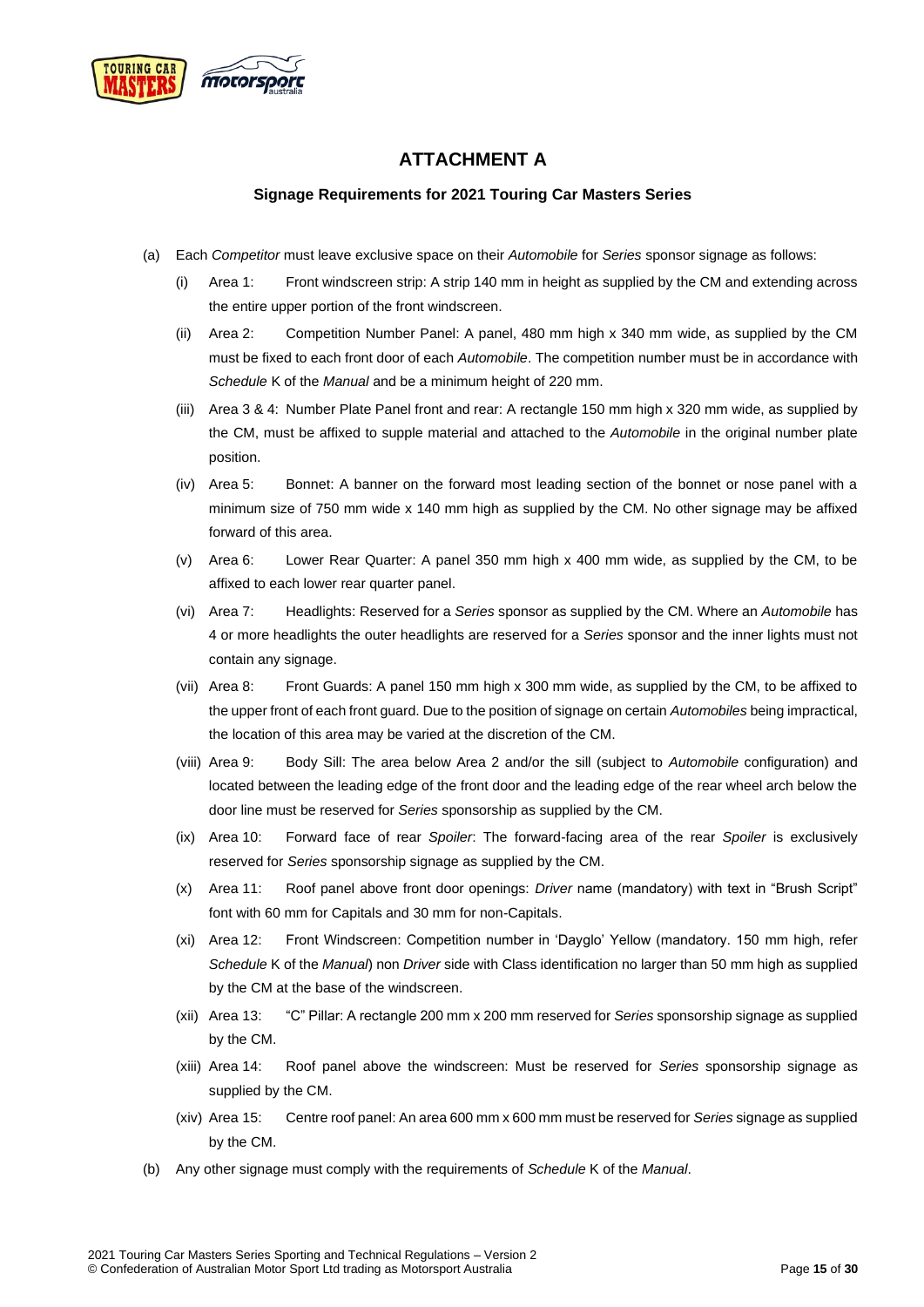

## **2021 TOURING CAR MASTERS SERIES**

## Technical Regulations

### <span id="page-15-0"></span>**T1 PREAMBLE**

- (a) The Touring Car Masters Series will be a *Series* for Touring Cars manufactured between 01 January 1963 and 31 December 1980, and IROC Porsche Class *Automobiles*, as approved by *Motorsport Australia*, which have been modified in accordance with the current Touring Car Masters Series Technical Regulations.
- (b) Allowable modifications specific to an individual model will be documented in the relevant Motorsport Australia Recognition Document.
- (c) A representative selection of touring cars from the defined period is required and limitations on the total number of individual makes and models will be determined by the Category Manager (CM) and *Motorsport Australia*.

### <span id="page-15-2"></span><span id="page-15-1"></span>**T2 GENERAL**

#### **T2.1 Modifications**

- (a) Each *Automobile* must remain unmodified, in compliance with all aspects of its Motorsport Australia Recognition Document and identical in all respects to the production make/model as supplied by the original vehicle manufacturer except for the freedoms permitted by these regulations.
- (b) Any aspect relating to the construction, modification and/or preparation of the *Automobile* including the location, fitment/mounting of any ancillary component that is not specifically authorised in the present regulations and the associated Motorsport Australia Recognition Document, Motorsport Australia Sporting Variants or Motorsport Australia Option Variants is prohibited.

#### <span id="page-15-3"></span>**T2.2 Eligible Models**

- (a) Eligible models of *Automobiles* are listed in the current Touring Car Masters Series Sporting Regulation S4(e) List of Eligible Automobiles.
- (b) Additional models of *Automobile* may be added to the List of Eligible Automobiles upon recommendation by the CM and subsequent approval by *Motorsport Australia*.
- (c) Each *Automobile* must be the subject of a completed Motorsport Australia Recognition Document where applicable.
- (d) The CM may invite other *Automobile* makes/models at their discretion. Any invited *Automobile* will be subject to any conditions stated by the CM.

#### <span id="page-15-4"></span>**T2.3 Homologation Requirements**

- (a) In all cases, when interpreting the present regulations, any component on an *Automobile* eligible to compete must be original equipment supplied by the manufacturer unless otherwise specified in the relevant Motorsport Australia Recognition Document, Motorsport Australia Sporting Variants (SV) or Motorsport Australia Option Variants (VO).
- (b) Any component shown in Option Variants (VO) may be used at the discretion of the *Competitor*.
- (c) Any component shown in Sporting Variants (SV) must be used of necessity in its entirety.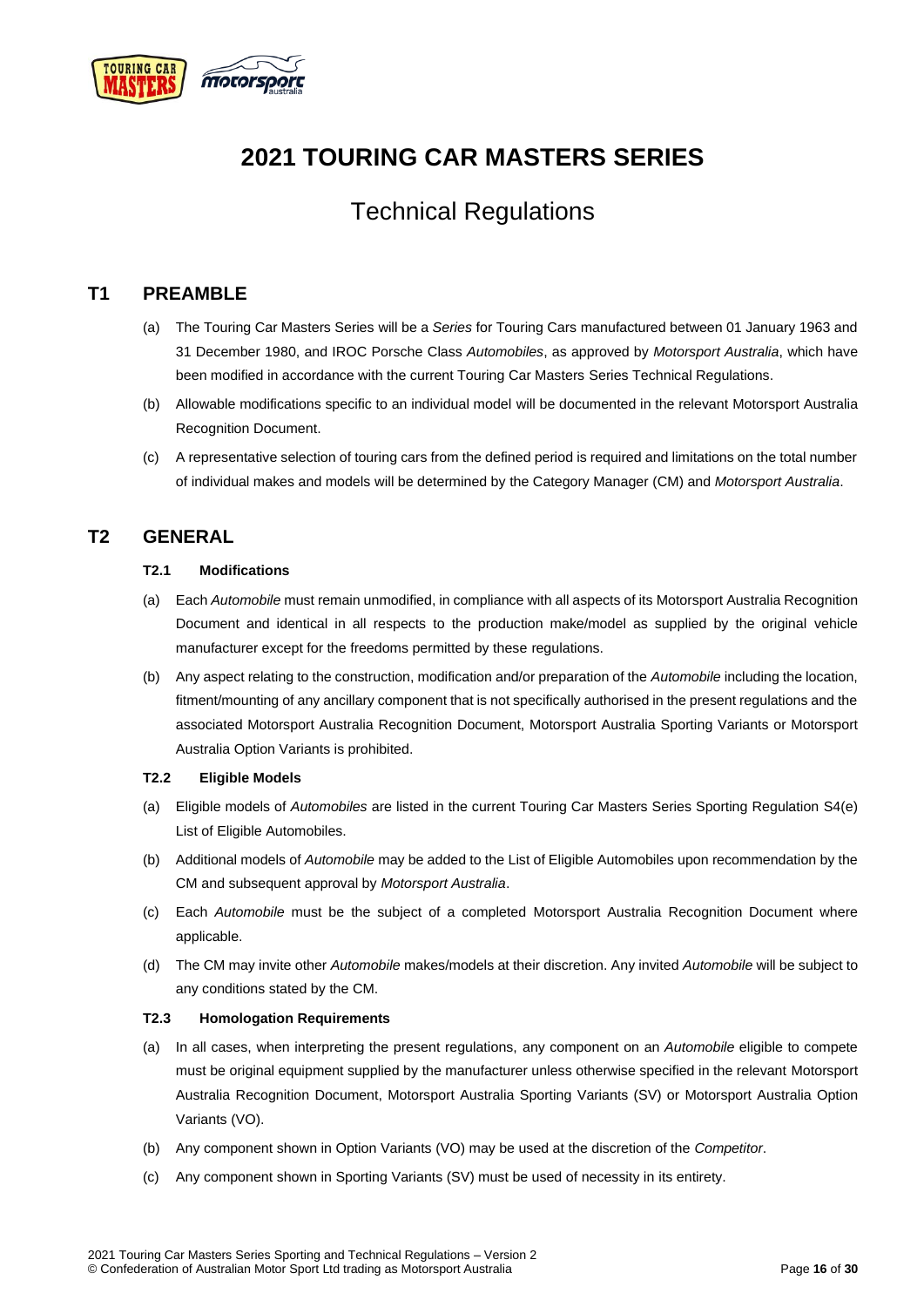

(d) Nuts and bolts: Throughout the *Automobile*, any nut, bolt, screw may be replaced by any other nut, any other bolt, any other screw and have any kind of locking device (washer, lock nut etc).

#### <span id="page-16-0"></span>**T2.4 Materials**

- (a) Unless specifically authorised in these regulations, the use of carbon fibre or carbon Kevlar® *Composite Materials* is prohibited.
- (b) The use of carbon fibre or carbon Kevlar® *Composite Material* in the production of any GRP component detailed in Article T4(ee) is permitted.
- (c) Any race *Seat*, safety intrusion component, door trim, front air dam, panel replacement, bumper bar and brake scoop is permitted to utilise GRP/carbon fibre/carbon Kevlar® *Composite Materials*.

#### <span id="page-16-1"></span>**T2.5 Newly Constructed** *Automobile*

Each newly constructed *Automobile* must be inspected by the TA and must be approved as being in compliance with the *Series* technical regulations, Motorsport Australia Recognition Document, Motorsport Australia Sporting Variants or Motorsport Australia Option Variants for the make/model prior to it being accepted for *Competition.*

### <span id="page-16-3"></span><span id="page-16-2"></span>**T3 WEIGHTS AND DIMENSIONS**

#### **T3.1** *Racing Weight*

The *Racing Weight* for an *Automobile* at any time must be equal to or greater than the minimum *Racing Weight* as listed for that *Automobile* in the 2021 TCM Weights and RPM Register.

#### <span id="page-16-4"></span>**T3.2** *Ballast*

*Ballast* may be used to achieve the *Racing Weight* requirement, and if used must comply with *Motorsport Australia* requirements.

### <span id="page-16-5"></span>**T4** *CHASSIS* **AND** *BODYWORK*

- (a) Except where freedom is provided in these regulations, or where detailed in the Motorsport Australia Recognition Document, *Bodywork* must be of the original material, design and appearance.
- (b) *Bodywork* including any subsequent repair of damage must be to a tradesman-like standard and must permit the *Automobile* to be presented in as near to original condition as possible.
- (c) It is permitted to remove the following components:
	- (i) External body trim or decoration.
	- (ii) Unused brackets and supports for items not required to be retained. (eg battery tray, exhaust mounting brackets etc).
- (d) Where the edge of any mudguard panel protrudes inside the wheel housing, it may be folded back against the outer panel.
- (e) Provided that the maximum width specified in the relevant Recognition Document is respected, the external shape of the *Coachwork* around the wheel arch opening may be reformed. Such reformation must be done in such a way as to retain the general original external appearance and profile of the *Automobile*.
- (f) Unless recognised in the Recognition Document/VO, any add-on flare is prohibited.
- (g) Providing the overall width does not exceed the dimensions prescribed in the Recognition Document/VO for the *Automobile,* any mudguard may be modified or flared to allow clearance of the wheel/tyre assembly.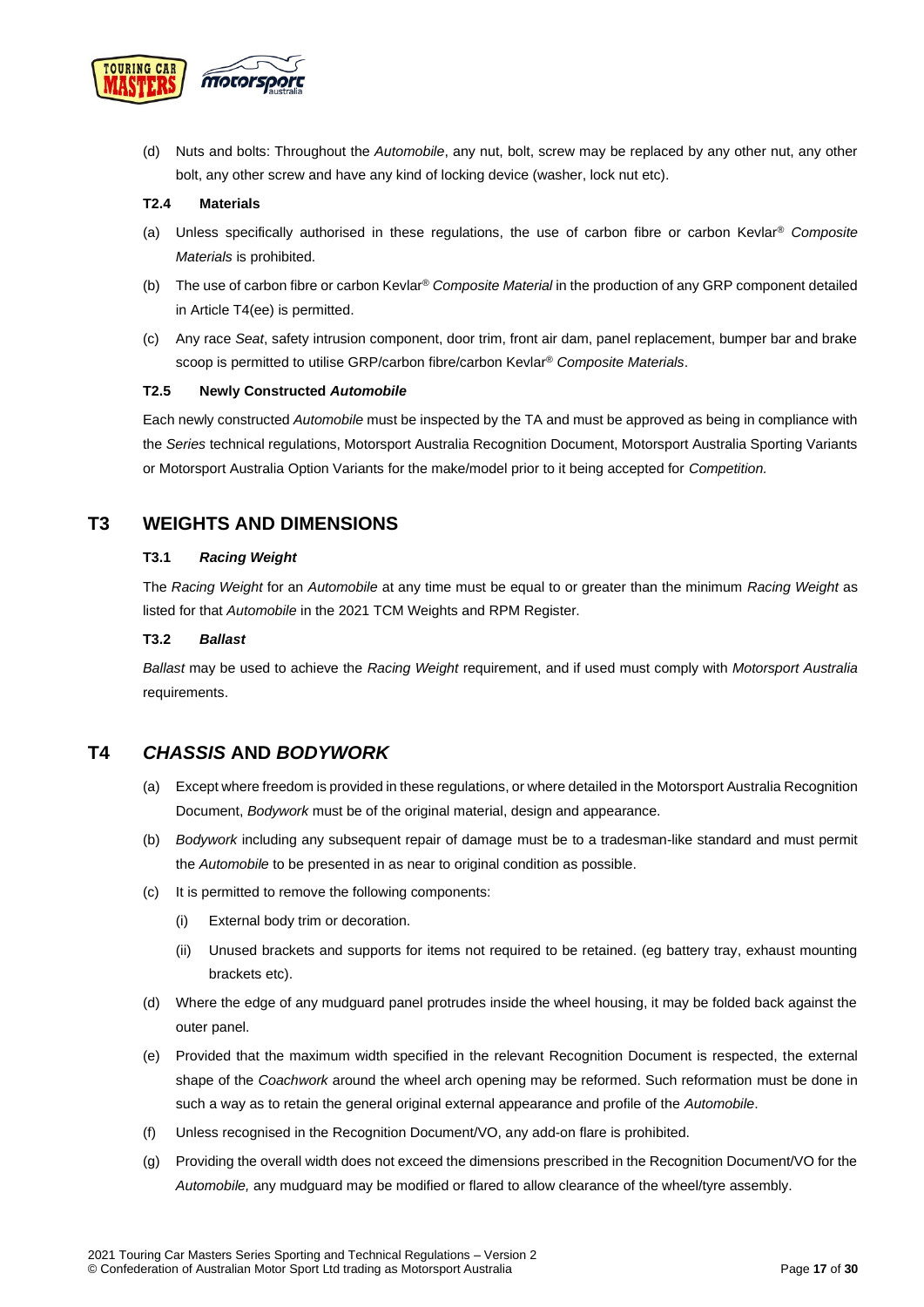

- (h) The inner guard panel of the wheel arch may be modified or replaced to provide clearance for the complete wheel assembly.
- (i) Provided that sufficient frame remains for attachment of hinges/locking devices, it is permitted to modify the bonnet by removing the additional strengthening from its underside. Hinges may be replaced by locking devices, ie. pins/clips.
- (j) Providing sufficient frame remains for attachment of hinges/locking devices, it is permitted to remove the strengthening from the underside of the boot/tailgate. Hinges may be replaced by locking devices, ie. pins/clips.
- (k) It is permitted to replace the bonnet with a bonnet available as an option for the model as specified in the VO. For each *Automobile* that does not have an original bonnet scoop with an air scoop or "shaker" it is permitted to fit the TCM Bonnet Scoop (PN: SC001TRA). Each Original Manufacturer (or Supplier) fitment position and dimension must be respected.
- (l) Save for the fitment of bonnet/boot restraints/pins in accordance with *Schedule* B, and as permitted in Article T4(i) and (j), where applicable, the original hole/opening dimensions and location must remain unmodified.
- (m) The *Body Shell*, *Sub-frame* and sub-*Chassis* may be reinforced by the addition of metal.
- (n) Each *Sub-frame* isolation bush may be replaced by a bush of rigid material.
- (o) The front suspension *Cross Members*/*Sub-frame* may be modified and reinforced to the minimum amount necessary to facilitate the fitment of the sump, oil pump and fittings, exhaust and steering systems including any shaft, linkage and power steering component.
- (p) It is permitted to add *Chassis* reinforcement tubes as follows:
	- (i) Bars between the front firewall and front suspension tower, or alternatively to the *Chassis* rails.
	- (ii) Between the front suspension towers (a strut brace) or between the rear suspension towers.
	- (iii) Other gussets as permitted or as required.
- (q) The front and rear *Chassis* rails may be locally modified to facilitate the fitment of additional locating arms, watts link/panhard bar.
- (r) The modification of front and rear *Chassis* rails to allow additional ride height clearance is prohibited.
- (s) The radiator support panel may be modified by the removal of metal to allow the passage of any air ducting and fluid line and relocation of the radiator.
- (t) Holes may be drilled for the passage of any fuel, oil or brake line, or electric cable.
- (u) The floor of the boot/trunk may be modified by the removal of metal to facilitate:
	- (i) The fitment of a replacement *Fuel Tank* and mounting/spill tray. Any cut edge must be reinforced by an RHS tube of minimum dimension 16 mm stitch welded to the edge as per Drawing 1.
	- (ii) the fitment of a watts link/panhard bar
	- (iii) clearance of the differential housing

RHS Tube, Min 16mm

## **Drawing 1**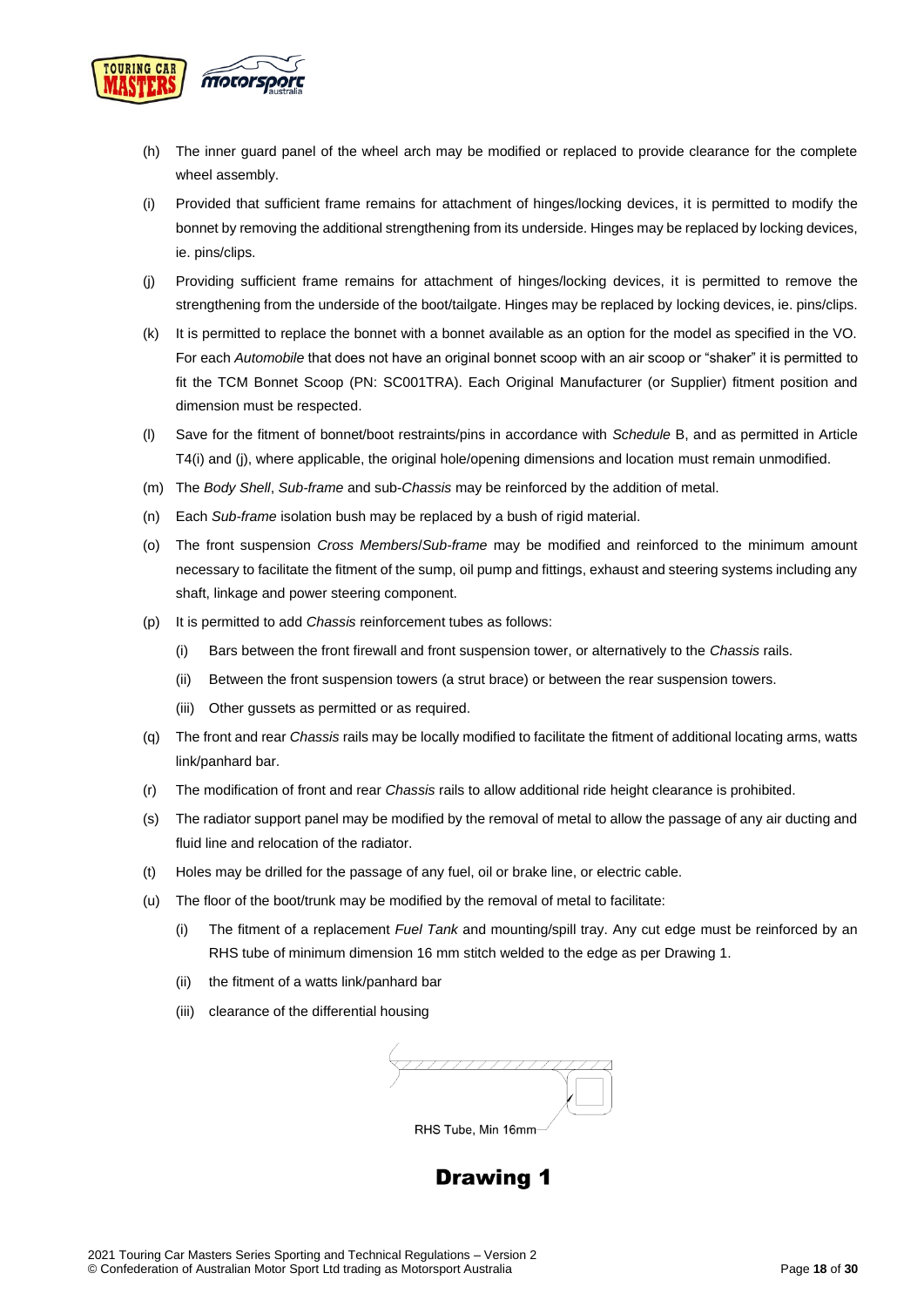

- (v) The transmission tunnel may be modified to facilitate the fitment of any replacement gear box, gear shift system and/or starter motor, or tailshaft.
- (w) Each *Automobile* must be fitted with a full safety cage in compliance with *Schedule* J of the *Manual*. The safety cage may extend forward of the front firewall and rearward of the rear firewall.
- (x) The minimum clearance of the front air dam to the ground is 120 mm measured when the *Automobile* is fitted with "dry weather tyres". Save for mounting brackets, fasteners and brake cooling scoops, metal is prohibited in the construction of the air dam. Only one central adjustable external brace may be fitted.
- (y) Where the *Automobile* was not homologated with a front air dam, it is permitted to fit a front air dam to the dimensions of part No. 69C.
- (z) Where the *Automobile* is fitted with a front air dam, the "underside return section" (undertray) must not exceed 100 mm in length, rearward, from the front leading edge of the air dam.
- (aa) The pinch weld beneath the sill panel may be folded flat, or removed, in the immediate area around the exhaust outlet for the purpose of clearance. Sills may be modified to provide clearance for exhaust pipes.
- (bb) Provided it is not visible with the door trim in place, the lightening of any door by removal of metal is permitted. The fitting of anti-intrusion materials is recommended.
- (cc) Additional ventilation holes/ducts are permitted in the front air dam and front valance panel below the bumper for cooling.
- (dd) The floor pan may be modified to allow for muffler boxes.
- (ee) Provided that such replacement meets the "substitution criteria" approved by the CM and that the panel is made from GRP/*Composite Material,* a body panel may be manufactured of alternative material.
- (ff) Unless removal is permitted in VO document, each bumper must be retained but is permitted to be lightened and modified for air ventilation and/or replaced with GRP/*Composite Material* components of the same size and design.
- (gg) An on-board jacking system approved by the CM is permitted. Use of an on-board jacking system is restricted to the paddock area. Use of an on-board jacking system in pit lane during any practice session, qualifying session or race is prohibited.

### <span id="page-18-0"></span>**T5 INTERIOR**

- (a) Any carpet, centre console, underfelt and body deadening material may be removed.
- (b) The *Driver's Seat* may be replaced by another in compliance with *Schedule* C of the *Manual* and may be made from carbon/Kevlar® composite. The position of the *Driver's Seat* must be in the same general location as per the manufacturer's original specifications. This may be further restricted in homologation SV.
- (c) The front *Passenger's Seat* may be replaced by one similar to the *Driver's Seat* or removed.
- (d) The rear *Seat* may be re-trimmed in a similar material or replaced by another *Seat* of similar appearance or removed.
- (e) The steering wheel may be replaced.
- (f) It is permitted to add a steering wheel boss, possibly incorporating a quick release mechanism to enable the fitment of a replacement steering wheel.
- (g) The steering column length and mounting face for the steering wheel must remain within 80 mm of the manufacturer specification.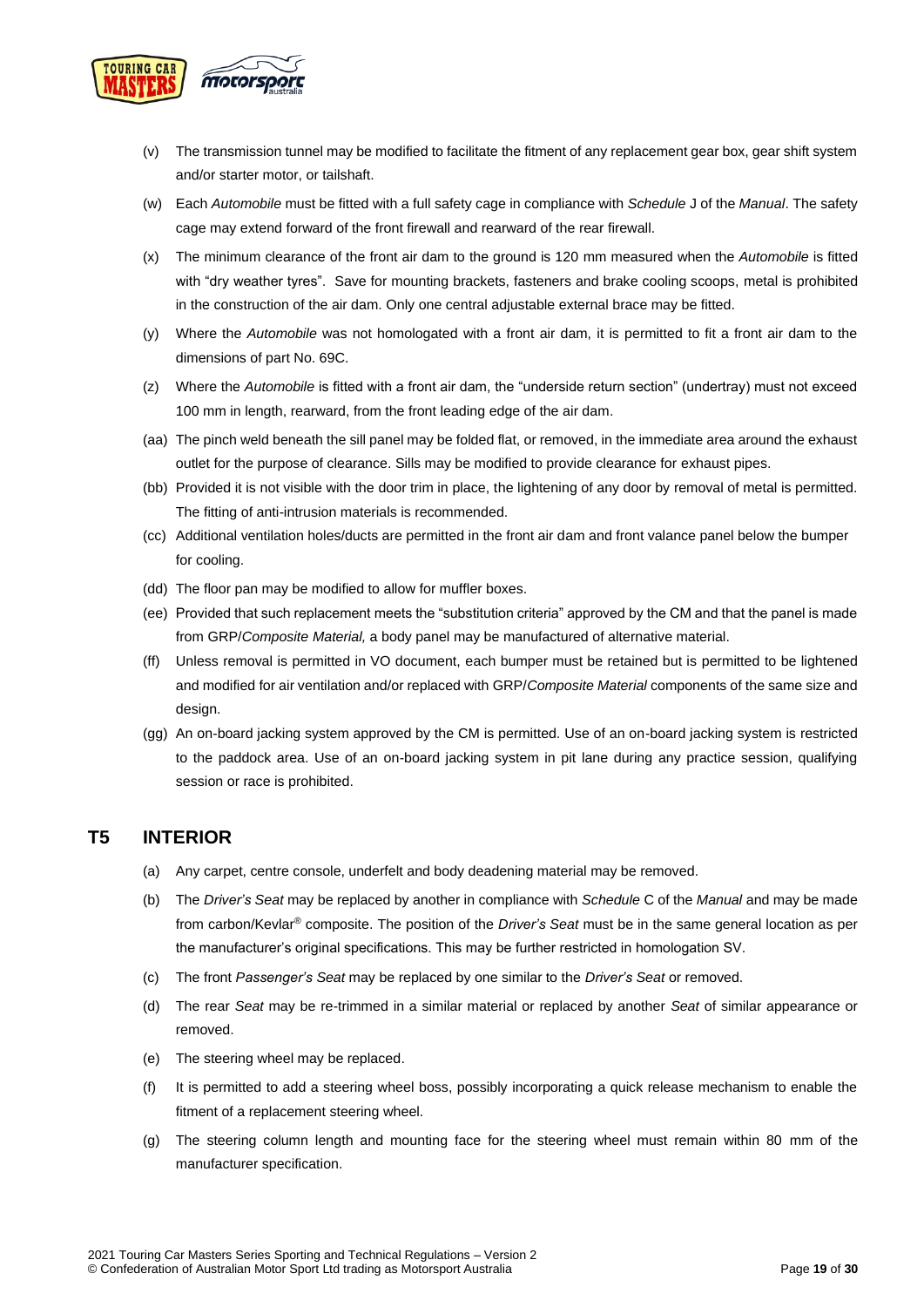

- (h) The steering column may be replaced but must meet *Motorsport Australia* safety standards. A collapsible column is recommended.
- (i) Where an *Automobile* is changed from left to right-hand drive, the steering column location must be mirrored about the *Automobile* centreline.
- (j) The steering column may be relocated in the horizontal plane toward the centre of the *Automobile* and in the vertical plane.
- (k) The dashboard crash-pad and instrument panel must remain in place. The dashboard crash-pad and any door trim may be distorted or cut to facilitate the passage of any safety cage tube.
- (l) The headlining may be removed and any door/rear side trim panel may be replaced by another of a nonflammable material.
- (m) The window regulator and associated mechanisms may be removed from each front and rear door, opening quarter panel window and front quarter window.
- (n) The front and rear door glass, the front and rear quarter window glass and the rear windscreen glass may be replaced with clear polycarbonate material of no less than 3 mm thickness. The fitting of ventilation ducting is permitted. The rear window glass may only be replaced by polycarbonate material provided it is additionally secured.
- (o) The front windscreen glass may be replaced with clear polycarbonate of no less than 6 mm thickness.
- (p) The *Driver's* window may be removed. The *Driver's* window, if fitted, must only be retained with "christmas tree clips" (Fastex Fasteners PN: 266-029) and must have a "handle" hole in the upper rear corner. The *Driver's*  window must be able to be removed by an Official at any time if required.
- (q) A *Driver's* window safety net must be fitted in accordance with *Motorsport Australia* regulations
- (r) A 'dead' pedal or footrest may be fitted to the left of the clutch pedal.
- (s) The accelerator, clutch and brake pedal pads are free.
- (t) The *Cockpit* must be effectively sealed against fire, fluid and fumes at the firewall, floorpan and rear parcel shelf/bulkhead. The rear parcel shelf may be replaced by one made from metal.
- (u) Provided that demisting of the front windscreen is assured, the heater assembly, including controls, may be removed. The addition of heating elements to the front screens is permitted. Any resultant opening in the firewall must be closed by a metal panel. Any resultant control panel opening must be closed.
- (v) The original instrument cluster may be replaced by a panel incorporating analogue gauges. Where an analogue gauge is not available (e.g.: Lambda Gauge), an alternative gauge may be fitted. Additional analogue instruments may be added to a separate panel or panels, preferably integrated into the existing dashboard structure. Where the original instrument cluster is retained, a tachometer, possibly incorporating a shift light, may be added to the steering column.
- (w) Providing that no under car camera is fitted, any type of data logging instrument, equipment and/or "GPS" activated system and camera is permitted. The display unit must be approved by the CM. Digital/Data "dashes" are permitted.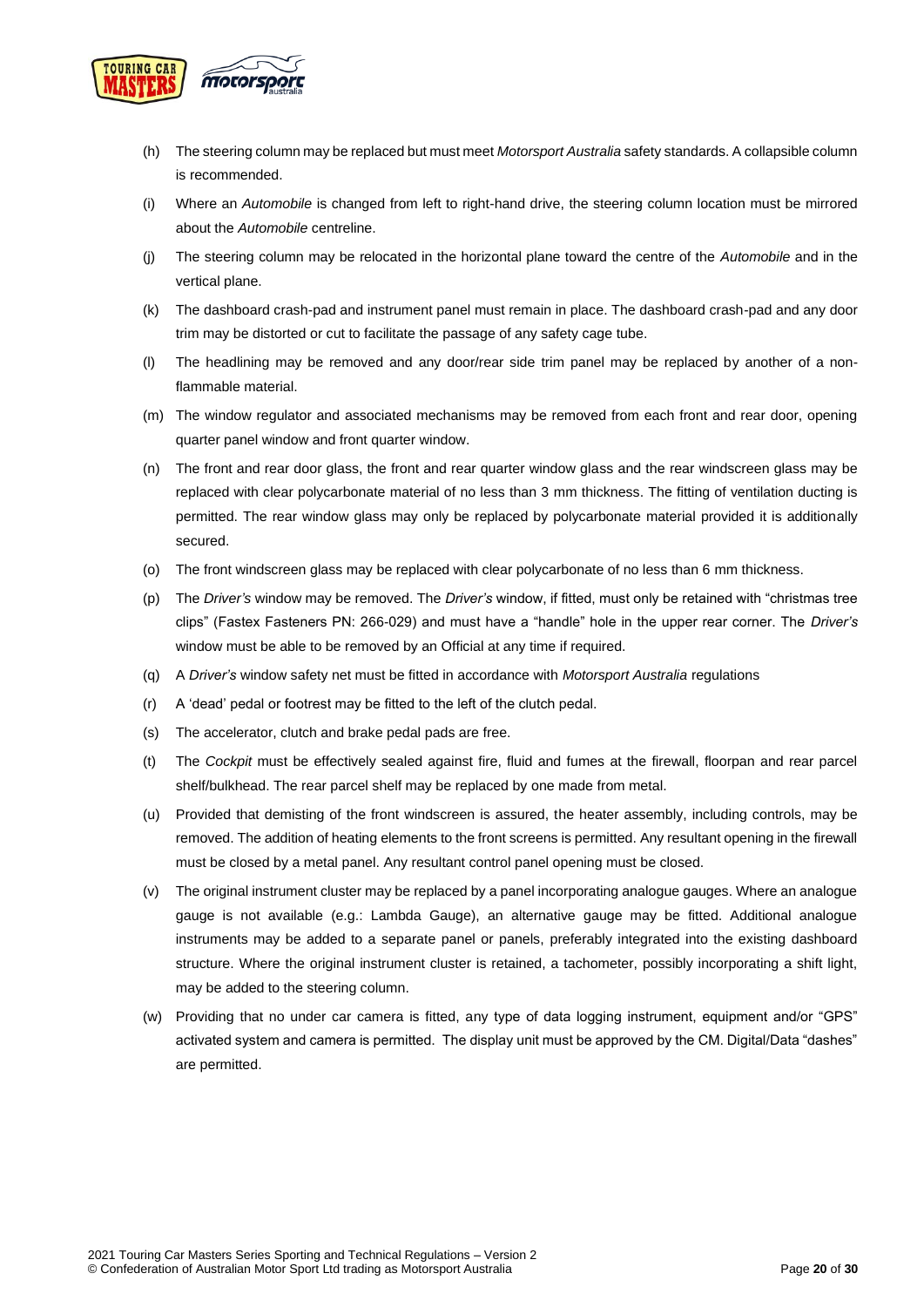

### <span id="page-20-0"></span>**T6 SUSPENSION AND STEERING**

- (a) Where an *Automobile* utilises a double wishbone front suspension, the stub axle assembly/upright may be replaced. Each such replacement stub axle assembly/upright must be of single piece forged or cast construction of ferrous material and be of similar design to the original, incorporating the stub axle and attached to the top and bottom arms in the same manner as the original.
- (b) Fabricated uprights are prohibited.
- (c) Where an *Automobile* utilises a McPherson Strut front suspension, the strut may be replaced provided that the strut is either of original design or as allowed in the relevant Motorsport Australia Recognition Document.
- (d) Provided that the stub axle assembly/upright is of a one-piece design, incorporates the stub axle, cast or forged from ferrous material and attached to the bottom arm in a similar manner as original, separate strut tubes are permitted.
- (e) Provided that they are of a similar design to the original, are of ferrous material and retain the inner and outer wheel bearings, front wheel hubs are free. Stub axles may be reinforced.
- (f) Each suspension pivot point attached to the *Body Shell*/*Chassis* may be relocated within a 50 mm radius of the original. Metal may be added for this purpose.
- (g) Provided the same type of joint is maintained (ie, ball joint may not be replaced by spherical joint), each suspension joint that is attached to an unsprung component may be replaced. The original or replacement joint may be relocated on the suspension control arm to which it is mounted. Suspension control arms and uprights may be locally modified to facilitate such replacement/relocation.
- (h) Any demountable steering arm and tie rod end is free.
- (i) Front suspension:
	- (i) Any elastomeric suspension bush may be replaced by a spherical bearing, threaded rod end (rose joint) or other *Elastomeric Bushing*.
	- (ii) The effective length of the suspension arm may be altered and be adjustable. This applies only to the body/*Chassis*/*Sub-frame* attachment end for the front suspension.
	- (iii) Provided the original dimensions are respected, each front suspension arm may be reinforced/remanufactured and/or replaced with fabricated components.
- (j) Rear Suspension:
	- (i) A rear spring may only be replaced with the same type ie, coil/coil, leaf/leaf.
	- (ii) Any rear hanger and front leaf spring bush is free.
	- (iii) Each leaf spring must be rigidly mounted to the rear axle housing. The number of spring leaves are free.
	- (iv) Rear coil spring diameter is free and may have adjustable spring seats. The upper spring seat must be within 50 mm of the original position. The lower spring seat must be as close as possible to the original position with respect to freedom of the rear axle housing.
	- (v) Each rear spring must be made of ferrous material.
	- (vi) Any additional rear spring is not permitted unless specified in a VO.
	- (vii) Torsion bar suspension may be made adjustable.
	- (viii) The maximum negative camber permitted is 2 degrees.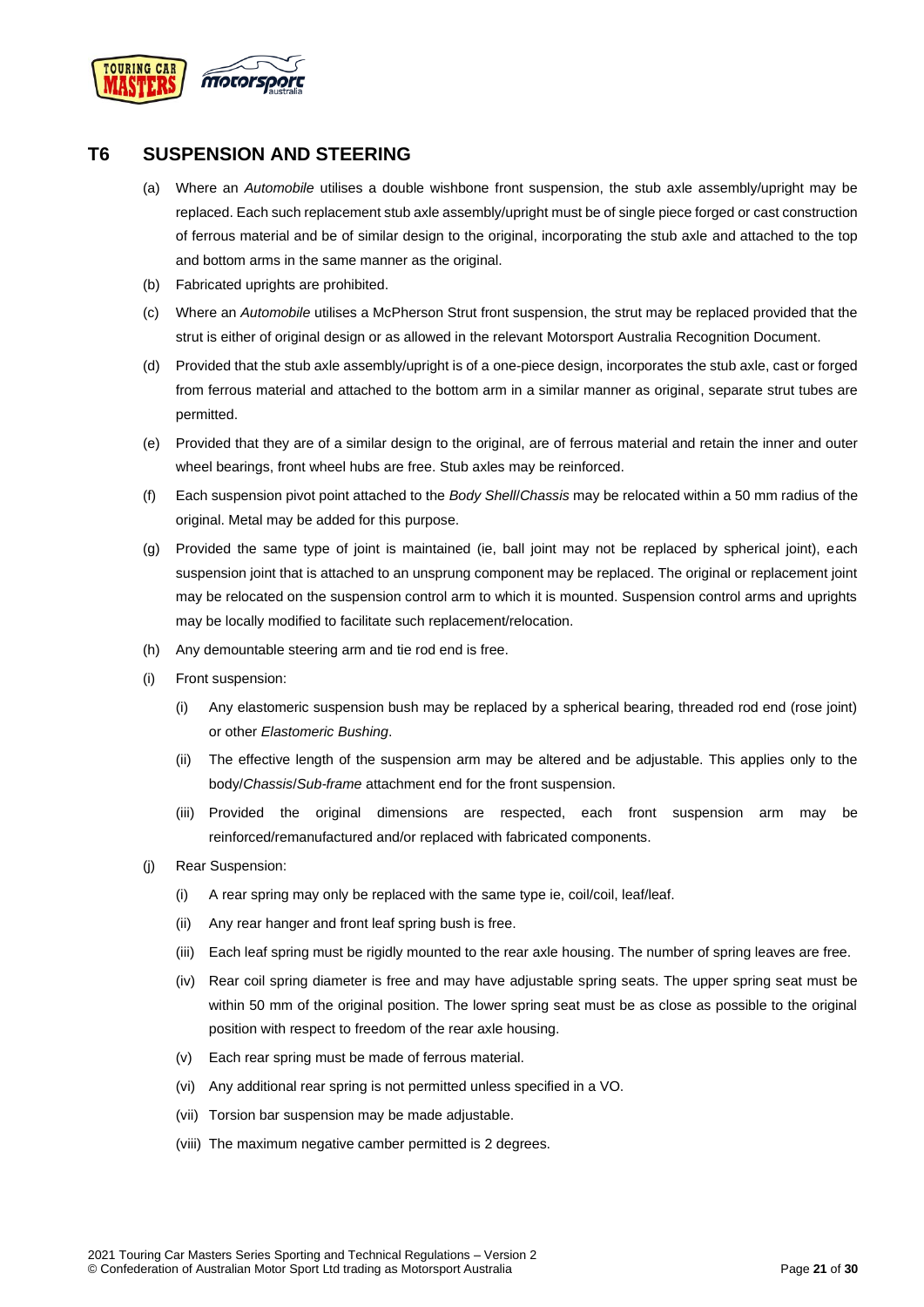

- (k) Front Suspension:
	- (i) Provided that both sides of the *Automobile* are equal, it is permitted to change coil springs to those of different dimensions/weight.
	- (ii) Upper and lower spring seats may be made adjustable, and the removal /addition of material for this purpose is permitted.
	- (iii) Providing the shock absorber/damper mountings are modified to accept increased loads, coil spring upper seats may be attached to the shock absorber/damper (ie. coil over units). The upper coil and shock absorber/damper mounting position must be within 100 mm radius of the original.
	- (iv) Providing it remains within the confines of the arm to which it is attached (ie. lower or upper arm), the position of the lower spring seat/shock absorber/damper may be relocated. The mounting position may be adjustable. The addition or removal of material is permitted to allow for this (refer Article T6(i)(iii)).
	- (v) If provided for in the VO, any additional spring may be fitted.
	- (vi) Torsion bar suspension may be made adjustable.
	- (vii) The maximum negative camber for front wheels is 6 degrees. The maximum variation from side to side is half of a degree.
- (l) Suspension dampers:
	- (i) Any suspension damper mounting point may be repositioned within a 50 mm radius, in all directions, of the original. Metal may be added for this purpose.
	- (ii) The original number of suspension damper units fitted to the front and rear of the *Automobile* must remain as per the manufacturer's original specification.
	- (iii) Each suspension damper (shock absorber) is limited in its operation in that it has a maximum of one external adjustment for "bump" and a maximum of one external adjustment for "rebound".
	- (iv) No facility for electronic control or adjustment from within the *Cockpit* is permitted.
	- (v) If listed in the relevant Motorsport Australia Recognition Document, external "gas canisters" are permitted.
- (m) The steering box or rack may be replaced by another of similar design of either type. Steering shafts, couplings, idler and pitman arms are free, and the use of steering quickeners is permitted. An *Automobile* may be converted from left- to right-hand drive.
- (n) The *Automobile* may be fitted with a power steering system of either hydraulic or electric actuation.
- (o) Front and rear sway bars may be of one or three piece construction including blade type. Material is free. Remote adjustment is prohibited. Sway bar connection links to the *Chassis*/body and suspension/differential housing may be adjustable. Any hydraulic or rocker device/connection is prohibited.
- (p) Additional locating arms of rigid ferrous material may be added to the front or rear suspension providing the locating arms do not protrude into the interior of the *Automobile* unless specified in the VO save for modification of the rear tunnel for the fitment of a central upper control arm. Provided it is documented in the VO for the make and model, local modification of the body/floor pan is permitted for the mounting of any additional arm. Bushings for these arms can be spherical bearings, rod end or elastomeric type. The original upper and/or lower rear suspension link arms may be removed/replaced.
- (q) Any rear suspension/leaf spring bush may be replaced by another of free design. A replacement bush may be welded into the arms. The location of the pivot point of any leaf spring bush may be relocated within a 50 mm radius of the original. Metal may be added for this purpose. Lowering blocks between the rear axle housing and the spring are permitted.
- (r) Suspension bump stops are free, and any device to limit suspension droop is permitted.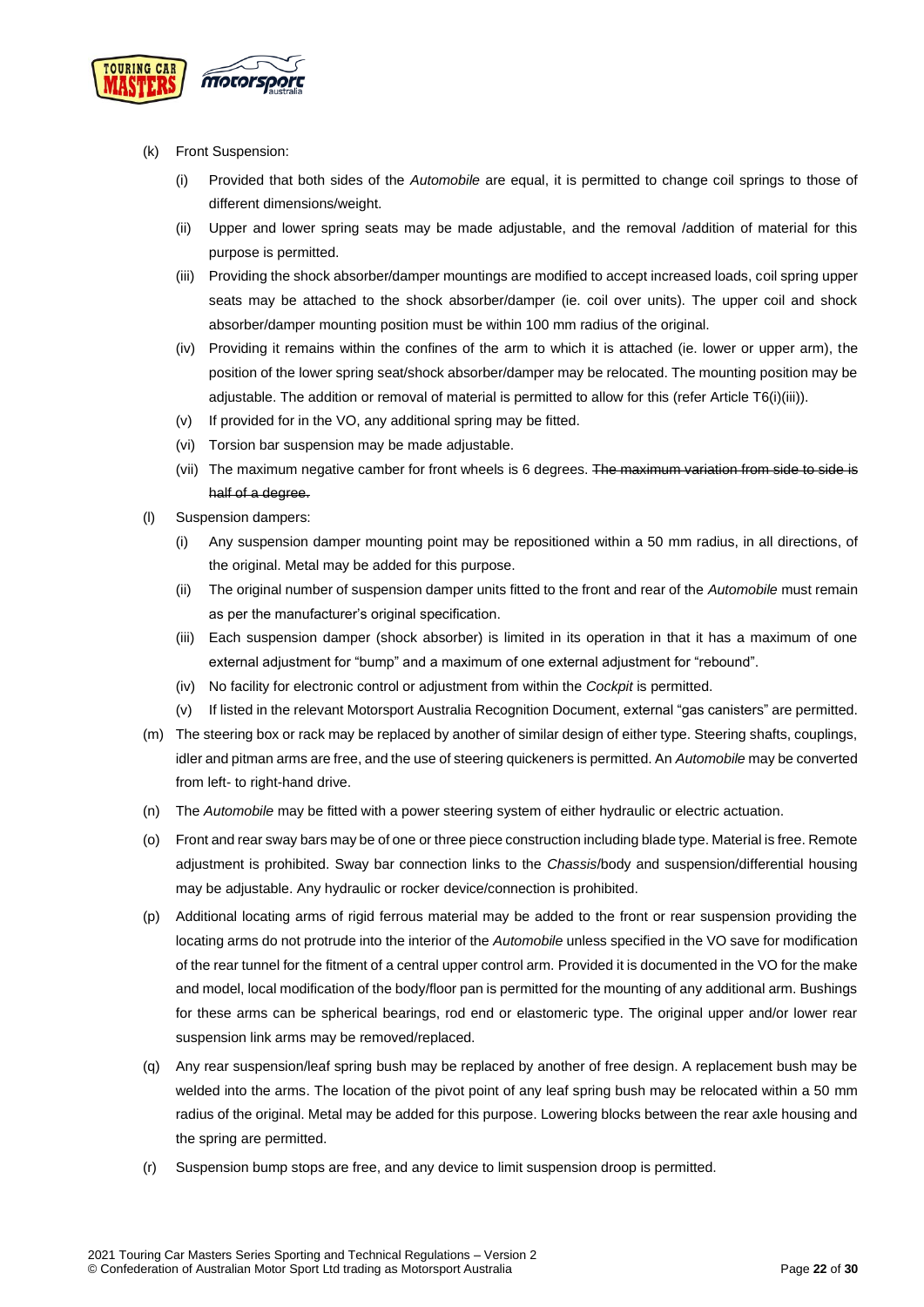

- (s) Any facility for control or adjustment of any suspension mechanism (eg. Roll-centre) is prohibited from within the *Cockpit.*
- (t) A suspension control arm may be reinforced by the addition of metal or alternatively fabricated.
- (u) Additional suspension pivot point mountings may be added to the *Body Shell*/*Chassis*.

### <span id="page-22-0"></span>**T7 BRAKES**

(a) Each front brake must be a disc brake of ferrous material with maximum dimensions as detailed in the table below.

| <b>Wheel Rim</b> | <b>Diameter</b> | Thickness |
|------------------|-----------------|-----------|
| 15"              | 305 mm          | 35 mm     |

- (b) Each disc rotor may be grooved, but not drilled.
- (c) Disc mounting bells are free.
- (d) Wheel hubs are free but must be made from ferrous material. Refer to T6(e) for front hubs.
- (e) Bearings and wheel studs are free.
- (f) Each brake calliper can have a maximum of 4 pistons and must be of a type that was manufactured as a fourpiston calliper. Any calliper originally manufactured with more than four pistons is prohibited.
- (g) Brake calliper mounting brackets are free.
- (h) Only 1 calliper per rotor is permitted.
- (i) Only 2 brake pads per calliper are permitted.
- (j) Each rear drum brake may be either original or be replaced by another drum or disc brake. If disc brakes are used, they must reflect the maximum dimensions shown in the table above.
- (k) Rear slave cylinders are free.
- (l) Any brake master cylinder or power booster may be removed or replaced.
- (m) It is permitted to fit a brake proportioning system including the adjustment mechanism from the *Cockpit* by cable/mechanical linkage only.
- (n) Brake pedal boxes are free, as is their location. The firewall, floor and dash may be locally modified to facilitate the fitment of replacement brake boxes.
- (o) The brake system must be dual circuit with separate systems for the front and rear brakes.
- (p) It is permitted to add flexible pipes to carry air to the brakes at each wheel.
- (q) Brake protection shields/ducting on unsprung suspension components may be added, removed or replaced.
- (r) Provided they do not each exceed 300 mm in combined width per side and 100 mm in combined height per side, front brake scoops are permitted. Where practical, front brake scoops should be either:
	- (i) Incorporated in the front air dam/*Spoiler* save that the front surface of the front air dam/*Spoiler* must remain in the same plain as original. Brake scoops must not protrude through the front face of the air dam/*Spoiler* and cannot be fitted to either side or below the front air dam/*Spoiler* unless documented in the VO for the make and model.
	- (ii) through the radiator support panel into the area behind the grill; and
	- (iii) Where possible, replace park lights, indicator lights and/or driving lights.
- (s) The brakes may be cooled only by air.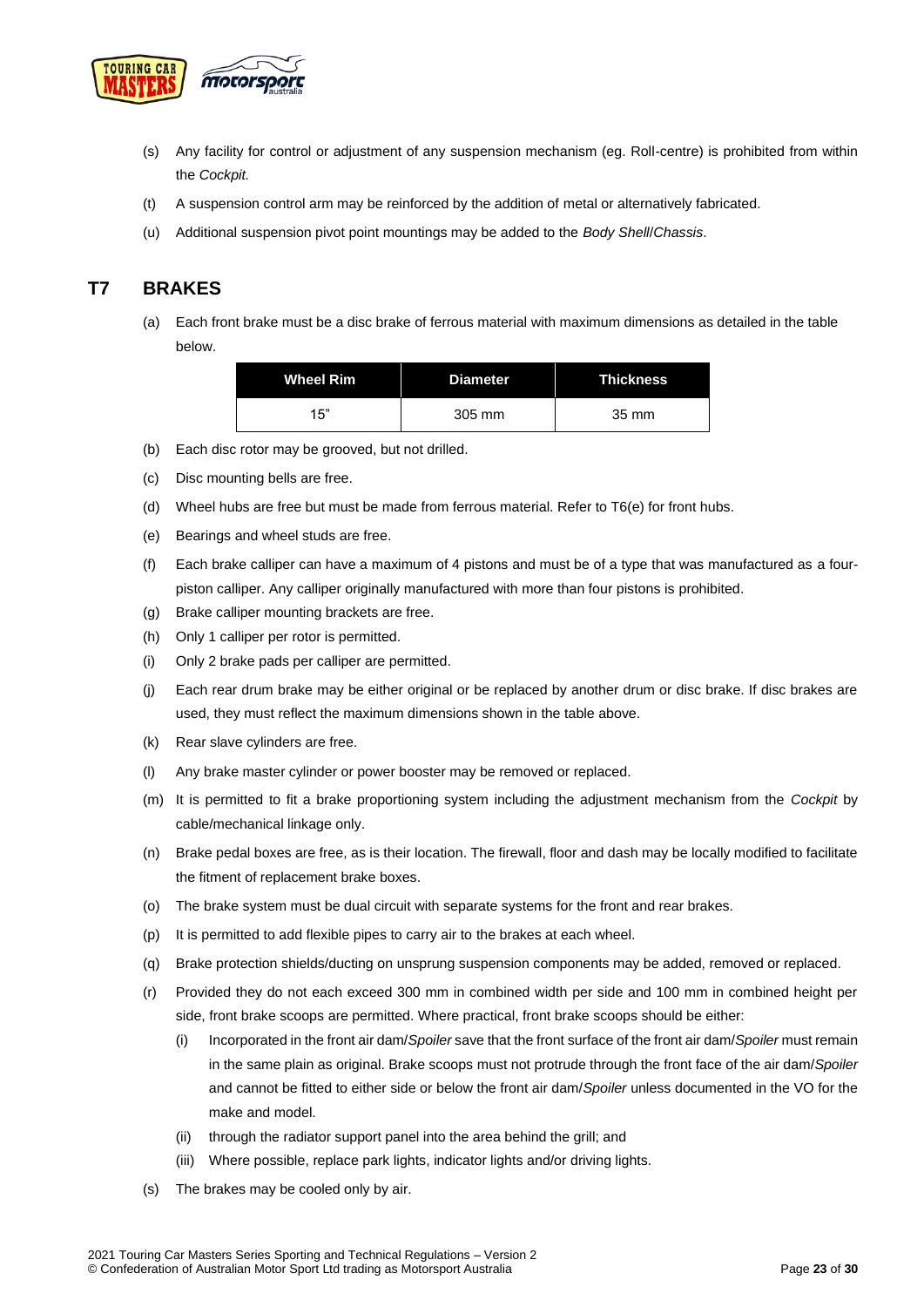

- (t) Any flexible brake hose and rigid line may be replaced with another of suitable material.
- (u) The hand brake and all associated components, linkages, brackets and cables may be disconnected removed or replaced with other components.

### <span id="page-23-0"></span>**T8 WHEELS AND TYRES**

- (a) Each *Automobile* must use a wheel of 15 inches diameter.
- (b) The maximum wheel rim width for an *Automobile* in Pro Masters, Pro Am or Pro Sport Class is 8 inches.
- (c) The maximum wheel rim width for a rear wheel on an Automobile in IROC (Porsche) is 10.0 inches.
- (d) Each wheel must be either a single homogenous casting of aluminium alloy or of welded two piece construction. Three-piece (composite) rims are permitted on an *Automobile* in IROC (Porsche) Class only. Wheels of a period appearance are encouraged.
- (e) Each tyre must be in compliance with the current Touring Car Masters Series Sporting Regulations.

### <span id="page-23-2"></span><span id="page-23-1"></span>**T9 ENGINE**

#### **T9.1 Recognition Document Engine**

Each engine listed in a Motorsport Australia Recognition Document must comply with the following specifications:

- (a) The *Cylinder Block* and head/s must either be those supplied as standard for the model, or as otherwise shown in the VO. Internal components of the engine are free.
- (b) The cylinder bore and stroke must be as listed in the Recognition/VO documents for each *Automobile* except that the reconditioning (re-bore) of the *Cylinder Block* is permitted up to a maximum of 2.03 mm (0.080"). It is prohibited to overbore engines utilising "barrels".

An existing engine (which must have been used in a TCM *Series* prior to 2021) may be permitted to exceed the maximum bore size (specified above) by the CM, and will be subject to any conditions specified by the CM.

- (c) Subject to any restrictions imposed in the present regulations, all reciprocating and rotating components within the engine are free.
- (d) A cylinder head may be modified only by the addition or removal of material. Providing the replacement cylinder head or heads are as listed in the VO document for each *Automobile,* a replacement cylinder head/s of alloy material is permitted for each engine*.*
- (e) Valves material is free. The valve size, number and location must be as per original specification or that allowed in the relevant VO.
- (f) Internal camshaft timing chains may be replaced by external belt drives or gears. Camshafts must remain in their original position and number.
- (g) Bearings, *Seals* and gaskets are free.
- (h) Rocker, camshaft and timing covers are free.
- (i) The oil system, including the sump and pump, is free. The use of external oil lines, oil pressure accumulators and dry sump systems is permitted. Dry sump tanks/accumulators may be mounted in the *Cockpit* provided they are in a secured sealed container as per *Schedule* A of the *Manual*.
- (j) The crankcase/dry sump oil tank must be ventilated to a catch can.
- (k) The engine must be mounted utilising the original mounting points on both the engine block and crossmember/bodyshell.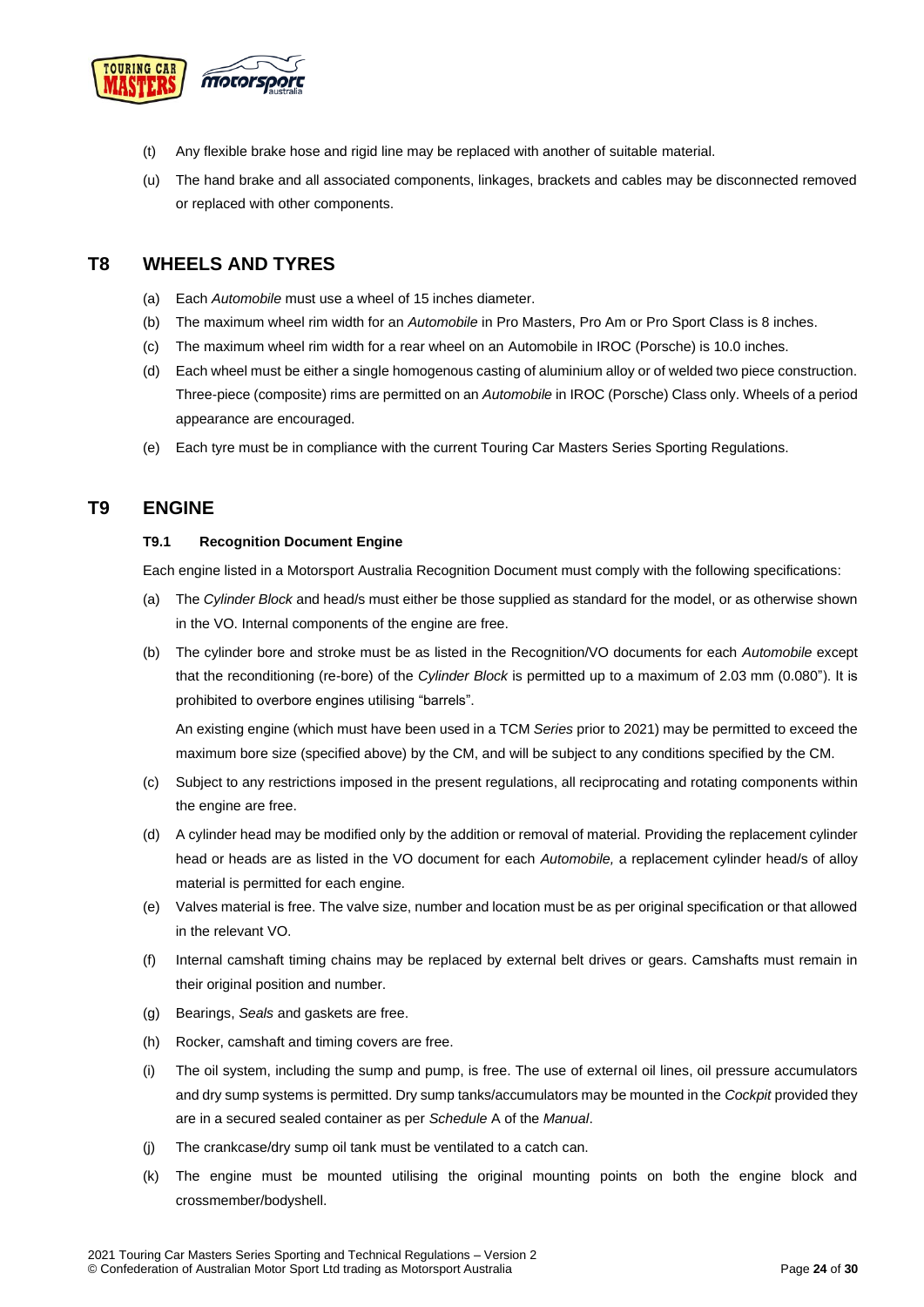

- (l) Engine mounts, being those assemblies between the *Cylinder Block* and crossmember/bodyshell are free in construction.
- (m) The location of the engine, as defined by the centreline of the crankshaft and the centreline of the number one cylinder bore, must remain unchanged.
- (n) The crankshaft 'phasing' must remain the same as the original engine.
- (o) The engine must have provision for engine sealing via the timing cover, cylinder head/s and inlet manifold. The engine may be sealed by the TD, CM or an approved representative of the CM.
- (p) Each *Automobile* on the List of Eligible Automobiles (refer Article S4(e)) that is in the Pro Masters, Pro Am and Pro Sport may use the TCM Engine. This engine must be compliant with the TCM Engine specification in Article T9.2. For clarification a TCM Engine may not be fitted to a Porsche 911.

#### <span id="page-24-0"></span>**T9.2 TCM Engine**

Each TCM Engine must comply with the following specifications:

- (a) Engine: TCM (LS derived) 6 Litre V8.
- (b) *Cylinder Block*: Alloy, Cast iron, dry sleeve cylinder bores.
- (c) Cylinder Heads: TCM Alloy LS2/L77 standard port volume, standard combustion chamber capacity.
- (d) Compression ratio: not to exceed 10.5:1
- (e) Crankshaft material must be of ferrous material.
- (f) Providing the stroke remains within 0.025" of standard, the original crankshaft may be replaced.
- (g) Providing they are of ferrous material, connecting rods may be replaced.
- (h) Provided the compression ratio remains as specified, pistons may be replaced.
- (i) Camshaft: TCM 77/54 or TCM 77/60 supplied by the CM/TCM.
- (j) Allowed modifications: Camshaft followers/lifters, valves, valve rockers. double row timing chain and pullies, pushrods.
- (k) Inlet manifold: Edelbrock Victor JR LS3/L92 45d.
- (l) Carburettor: 850 CFM Ultra Black / Silver H100-80804BKX.
- (m) Ignition: Fast, MSD LS Ignition System, Motec L Series. No ignition distributor is required.
- (n) Engine timing must be by sensor.
- (o) It is permitted for engine components to be machined and balanced.

#### <span id="page-24-1"></span>**T9.3 Master Engine Build Sheets**

Each *Competitor* must submit a "Master Engine Build Sheet" to the TA listing all specified engine components including the manufacturer, part number(s) and casting identification. (Attachment B)

### <span id="page-24-2"></span>**T10 TRANSMISSION AND DRIVETRAIN**

- (a) The gearbox must either be that supplied as standard for the model, or an alternative gearbox providing it is manufactured as a 4 forward speed unit only plus reverse.
- (b) 5/6 speed housings are prohibited.
- (c) The use of "DOG" engagement is permitted.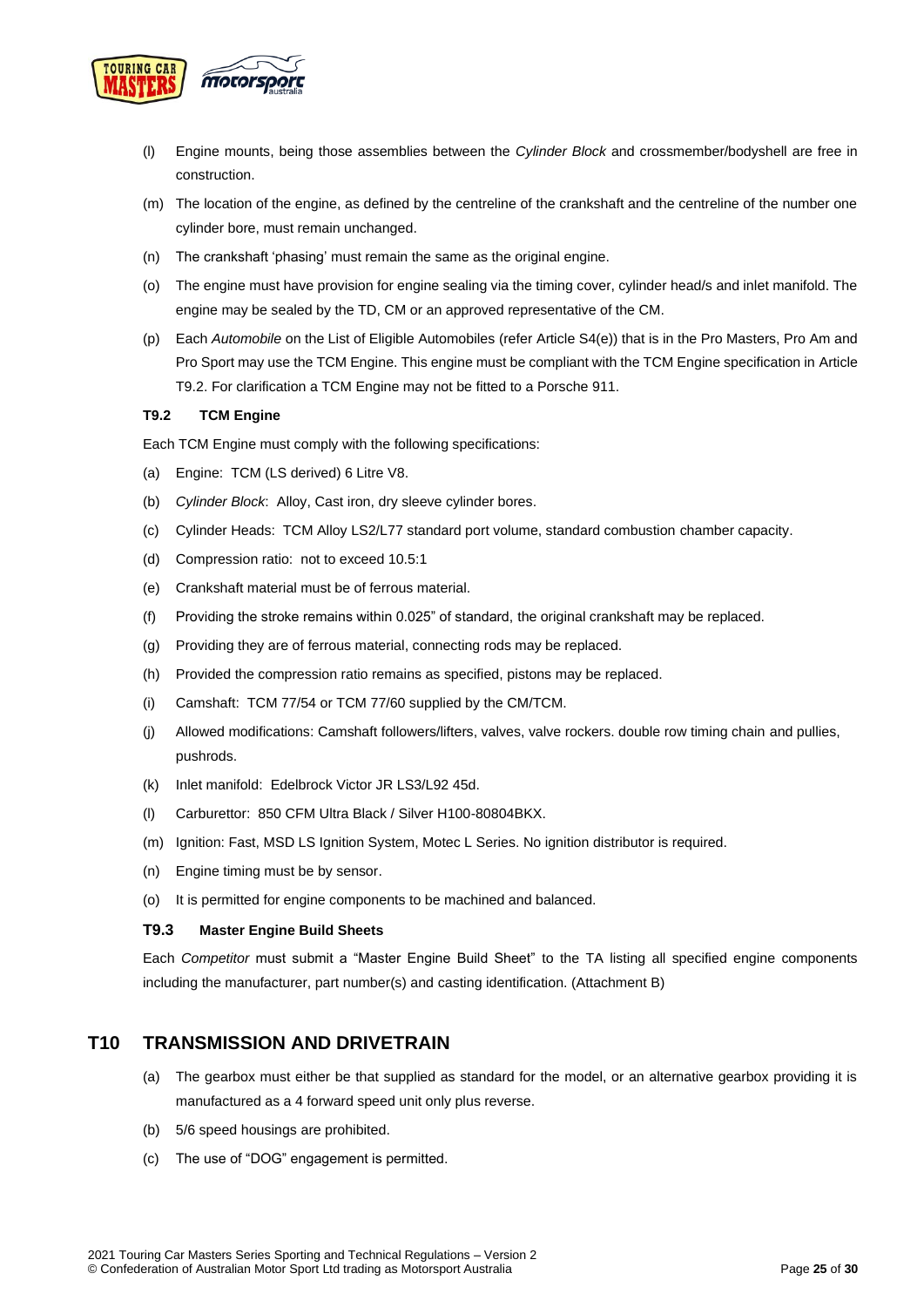

- (d) Operation of the gearbox must be exclusively manual, with gear selection effected only the *Driver* to the exclusion of all automatic and semi-automatic mechanisms.
- (e) Unless shown otherwise in the recognition document or VO, the maximum number of forward ratios is four.
- (f) The gearbox must provide a reverse gear.
- (g) Provided that the shift remains non-sequential "H-pattern", the shifter mechanism, including the location of the lever is free,. Redundant standard shift components may be removed.
- (h) The rear crossmember may be modified or replaced to accommodate a replacement gearbox, where permitted. The powertrain rear mount is free.
- (i) The tailshaft assembly is free. A central bearing may be incorporated, whereupon a mounting system may be added to the floorpan/tunnel. Local modification to the tunnel is allowed for the fitting of the tailshaft/centre bearing mount.
- (j) The final drive assembly may be modified or replaced by an item of the same configuration of an *Automobile* with a live rear axle.
	- (i) The differential housing may be replaced providing it is constructed of ferrous material.
	- (ii) Full floating stubs and hubs must be fitted and be constructed of ferrous material.
	- (iii) The maximum number of axles is 2 with 1 per side of the differential centre.
	- (iv) Camber/toe adjustment may only be achieved by means of setting/shimming of the stub/hub. The maximum rear camber permitted is 2.0 degrees.
	- (v) The use of CV or universal type joints in the final drive assembly is prohibited.
	- (vi) The drive plate must be in direct contact with the outer axle spline.
	- (vii) The use of spline or ball type couplers is allowed.
	- (viii) "Barrel End" axle splines are permitted on the outer spline only.
- (k) Provided that it is passive, the differential is free.
- (l) Where the differential has a removable centre, the centre is free providing it is of ferrous or alloy material.
- (m) Save that it is not electronically controlled/actuated, the clutch and its method of actuation is free. Clutch material is free.
- (n) The pressure plate assembly is free.
- (o) Save that it must be made completely of ferrous metal, the flywheel is free.

### <span id="page-25-0"></span>**T11 INDUCTION SYSTEM**

- (a) On each V8 engine, only one carburettor with maximum of 4 venturis is permitted. Carburettors must be entirely mechanical in operation, save for an electric choke. The inlet manifold on carburettor engines is free.
- (b) Any air cleaner or air box contained within the engine bay are free. Ducting may be added to direct air to the induction system.

(c) Any bonnet scoop (including 'shakers') must be of the original size and design specified by the manufacturer for that model and must be located in the original position or as specified in the VO for the make and model.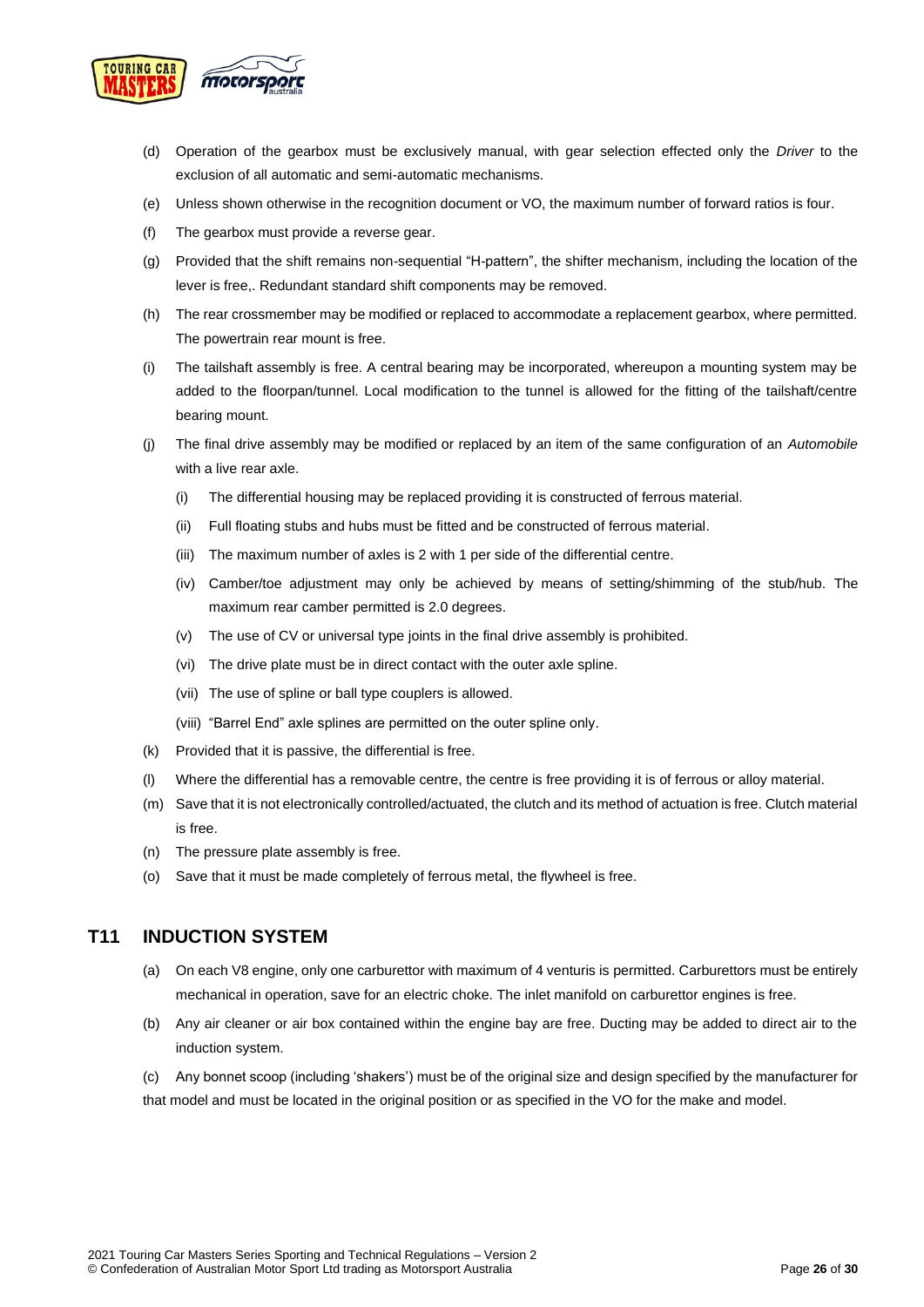

### <span id="page-26-0"></span>**T12 IGNITION SYSTEM**

- (a) Provided that it is interchangeable with the original, the distributor may be replaced by another. The ignition timing in relation to crankshaft position may only be varied by a mechanical system based on engine rotational speed and/or manifold vacuum. The spark trigger system for the ignition must be contained wholly within the distributor.
- (b) Each *Automobile* must have fitted a MSD 6AL/MSI 6ALN CDI unit and rev limiter which is sealed. The maximum allowable engine rotational speed limits must be as listed in Sporting Regulation S16.1.
- (c) The wiring from the MSD unit to the distributor must be as specified by the CM and be direct and separate from the *Automobile* wiring harness. All wiring associated with the MSD must remain as specified by the CM. The MSD unit must be placed on or near the *Passenger* side of the transmission tunnel with the rev chip facing upwards so that rev chips are able to be easily checked/removed and/or the unit removed with the wiring harnesses. The plugs connecting the MSD unit must remain as specified by the CM.
- (d) Spark plugs and spark plug leads are free.
- (e) Other than the rev limiter required by article T12 (b) above, the fitment of any device, the effect of which is to interrupt or enhance the ignition system, is prohibited. The fitment of any device associated with the ignition system other than as specified in Article T12 (b) of these regulations is prohibited.
- (f) The TCM Engine must be fitted with a sealed ignition system as specified in the TCM Engine specifications (refer T9.2(m)) and be accessible only under instruction from the CM.

### <span id="page-26-1"></span>**T13 ELECTRICAL SYSTEM**

- (a) The alternator is free.
- (b) The battery and its location is free.
- (c) All fuses, wiring, relays and switches are free.
- (d) All electrically operated systems may be removed save for the following:
	- (i) either high or low headlight beam.
	- (ii) tail lights
	- (iii) stop lights
	- (iv) engine starting system
	- (v) windscreen wipers
- (e) Each *Automobile* must be fitted with an operational, rearward facing, red, rain light of a minimum 220 cd (straight ahead) and 15 x 10 mm multi-chip LED's and must be mounted proud of the surface on an external panel as far practicable to the rear of the *Automobile*. The light must be individually switched direct to a power source.
- (f) A 'Keene Stall Light' manufactured by Motorsport Electrics may be fitted to each *Automobile*, located at in the rear window facing rearwards. It must be permanently wired and be activated at any time the ignition switch is on and the motor is not running and extinguish when the motor is running. The activation of the stall light must only be triggered by the tachometer signal from the MSD ignition module.

### <span id="page-26-2"></span>**T14 FUEL AND FUEL SYSTEM**

(a) Fuel must be in accordance with the Touring Car Masters Series Sporting Regulations.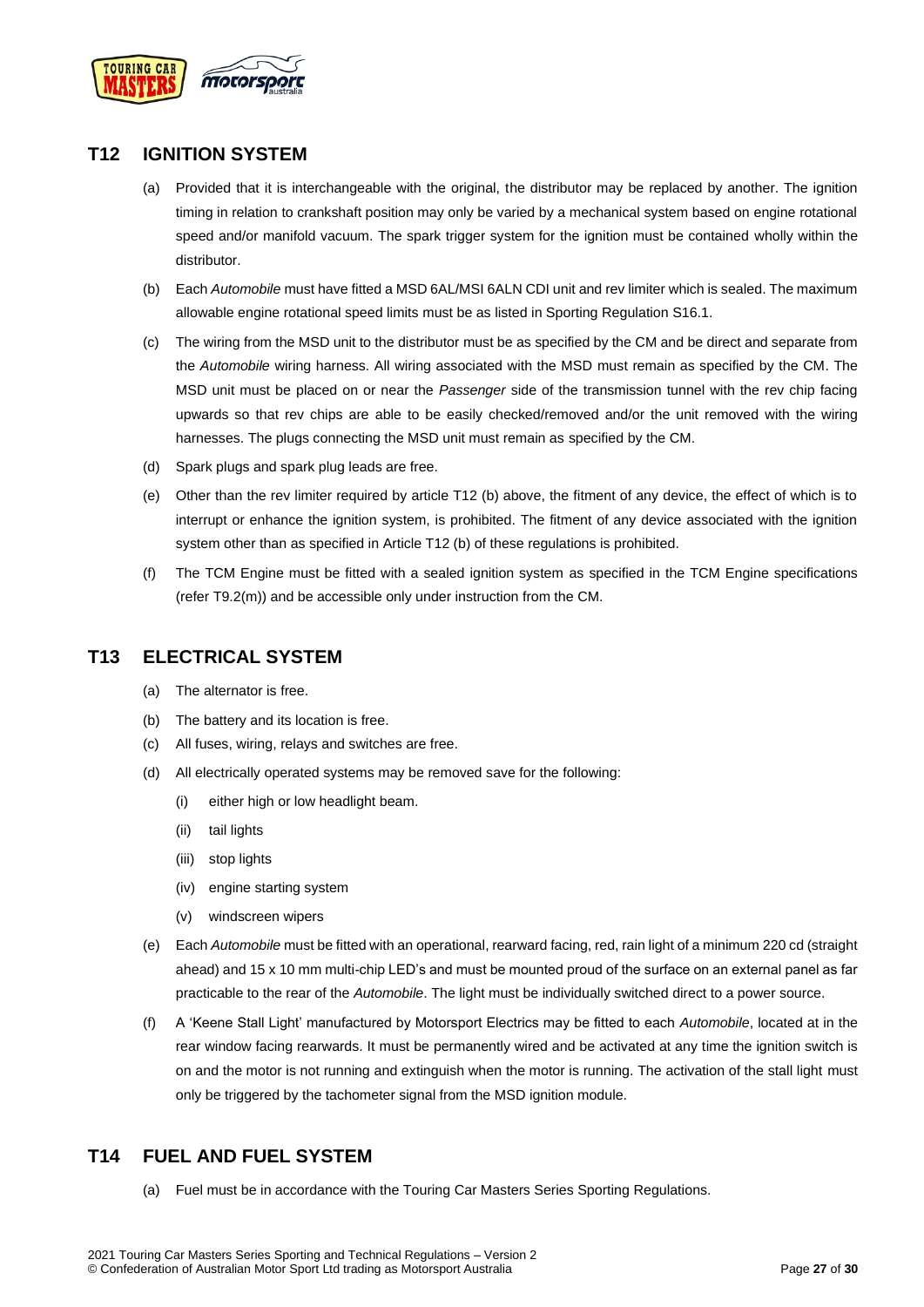

- (b) Fuel pumps are free. Electrically-operated pumps may replace mechanical ones and their location is free.
- (c) Fuel lines and filters are free. Fuel lines may pass through the *Cockpit* but there must be no joins save at the firewalls.
- (d) Electric fuel pumps must be fitted with an engine stall power cut off in accordance with *Motorsport Australia* regulations.
- (e) The *Fuel Tank* may be replaced by one of safe design and preferably with certification. An *FIA* Approved (FT3 Spec) is recommended.
- (f) Where the standard tank is retained or the replacement tank is not an FIA Safety Tank, it must be fitted with anti-spray foam in conformity of *Schedule* N.
- (g) Any bladder/replacement tank that protrudes outside the *Body Shell*, (i.e. drop tanks) must be fitted in a protective housing of either alloy or ferrous material in accordance with T4 (u) of these regulations.
- (h) Where an internal filler is fitted within the boot/trunk, a splash/overfill tray draining to the outside of the *Automobile* must be fitted.

### <span id="page-27-0"></span>**T15 FIRE EXTINGUISHER SYSTEM**

It is recommended that each *Automobile* be fitted with an *FIA* approved on-board fire extinguisher system of either manual or electronic activation.

### <span id="page-27-1"></span>**T16 POWERTRAIN COOLING**

- (a) The water pump is free.
- (b) Provided that it is mounted in the same general location, the radiator is free.
- (c) Engine oil coolers may be added freely.
- (d) Cooling systems, possibly incorporating pumps, may be added for the purpose of cooling the oil within the transmission and final drive assemblies. The radiators/heat exchangers must be mounted outside of the *Cockpit*.

### <span id="page-27-2"></span>**T17 IN-CAR CAMERAS**

- (a) Each *Automobile* must be fitted with a complete in-car camera system as specified by the CM.
- (b) It is permitted to fit additional cameras including those that utilise GPS systems subject to approval of the CM.
- (c) Unless the camera or remote lens has been installed by the CM or by the *Series* telecaster, it is prohibited for any camera or remote lens to be fitted outside the *Cockpit*.
- (d) Any *Competitor* installed camera must not interfere with the vision or operation of any camera installed by the CM or the *Series* telecaster.
- (e) The fitting of each camera must be approved by the Chief Scrutineer (or their nominee) prior to the *Automobile* proceeding on to the *Track*.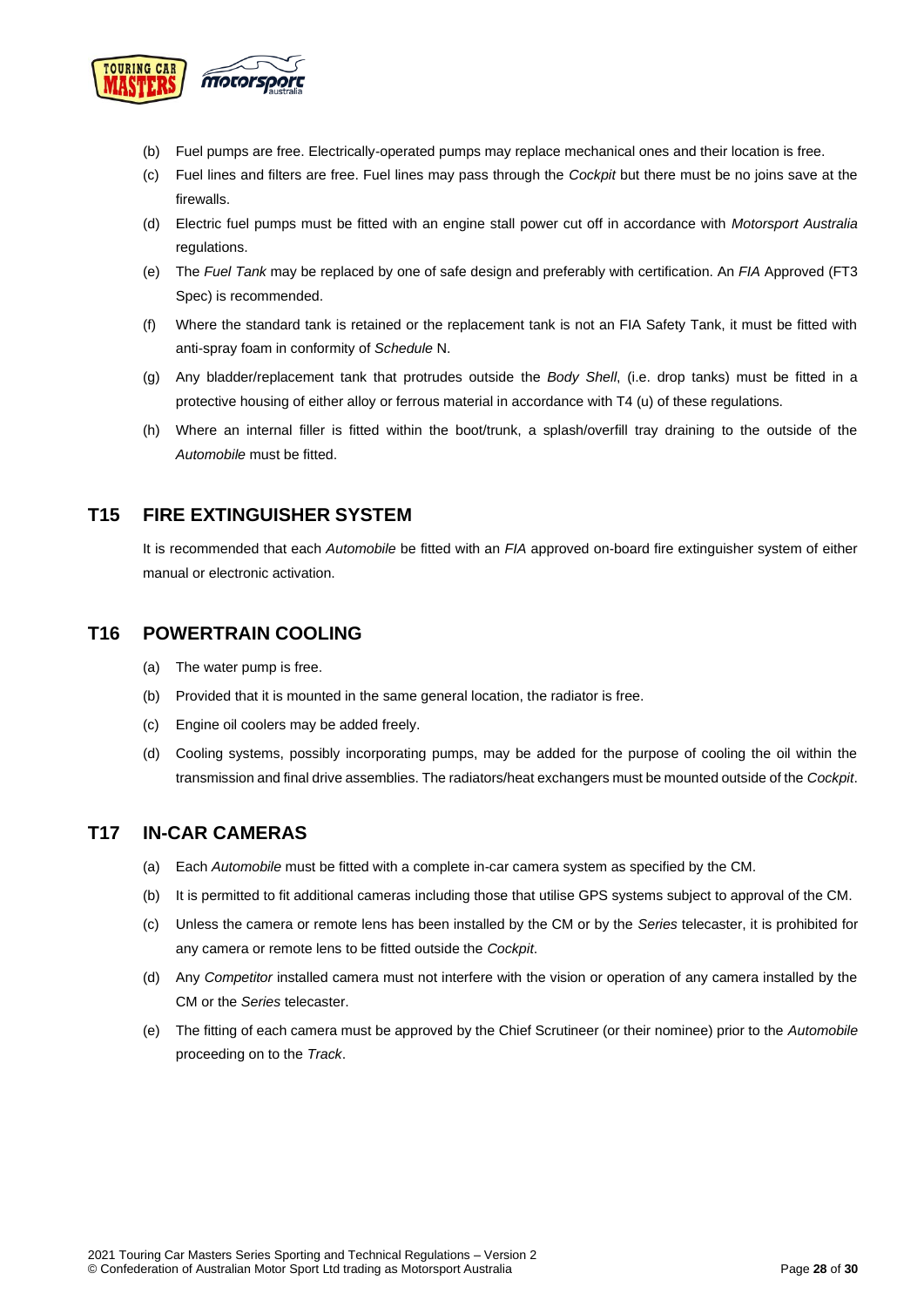<span id="page-28-0"></span>

<span id="page-28-1"></span> $\mathbf{r}$ 

### **ATTACHMENT B**

### **2021 Touring Car Masters Series Master Engine Build Sheet**

| Competitor:              |                                    |
|--------------------------|------------------------------------|
| Vehicle Make:            |                                    |
| Vehicle Model:           |                                    |
| Log Book No.:            |                                    |
| TCM Chassis Plate No.    |                                    |
| Engine Seal No's         |                                    |
|                          |                                    |
| Component.               | Engine Block                       |
| Manufacturer             |                                    |
| Part No.                 |                                    |
| Casting No.              |                                    |
| <b>Casting Reference</b> |                                    |
| Bore (Finished) Size     |                                    |
| Deck Height (Finished)   |                                    |
|                          |                                    |
| Component.               | Crankshaft                         |
| Manufacturer             |                                    |
| Part No.                 |                                    |
| Manufacturer Code        |                                    |
| Weight (Kg)              |                                    |
| <b>Stroke</b>            |                                    |
| Journal Size - Mains     |                                    |
| Journal Size - Big Ends  |                                    |
|                          |                                    |
| $\sim$ $\sim$ $\sim$     | $\sim$ $\sim$ $\sim$ $\sim$ $\sim$ |

| Component.          | <b>Connecting Rods</b> |
|---------------------|------------------------|
| Manufacturer        |                        |
| Material            |                        |
| Part No.            |                        |
| Length              |                        |
| <b>Big End Size</b> |                        |
| Small End Size      |                        |

| Component.   | Pistons               |
|--------------|-----------------------|
| Manufacturer |                       |
| Part No.     |                       |
| Size         |                       |
| Pin Size     |                       |
| Component.   | <b>Inlet Manifold</b> |
| Manufacturer |                       |